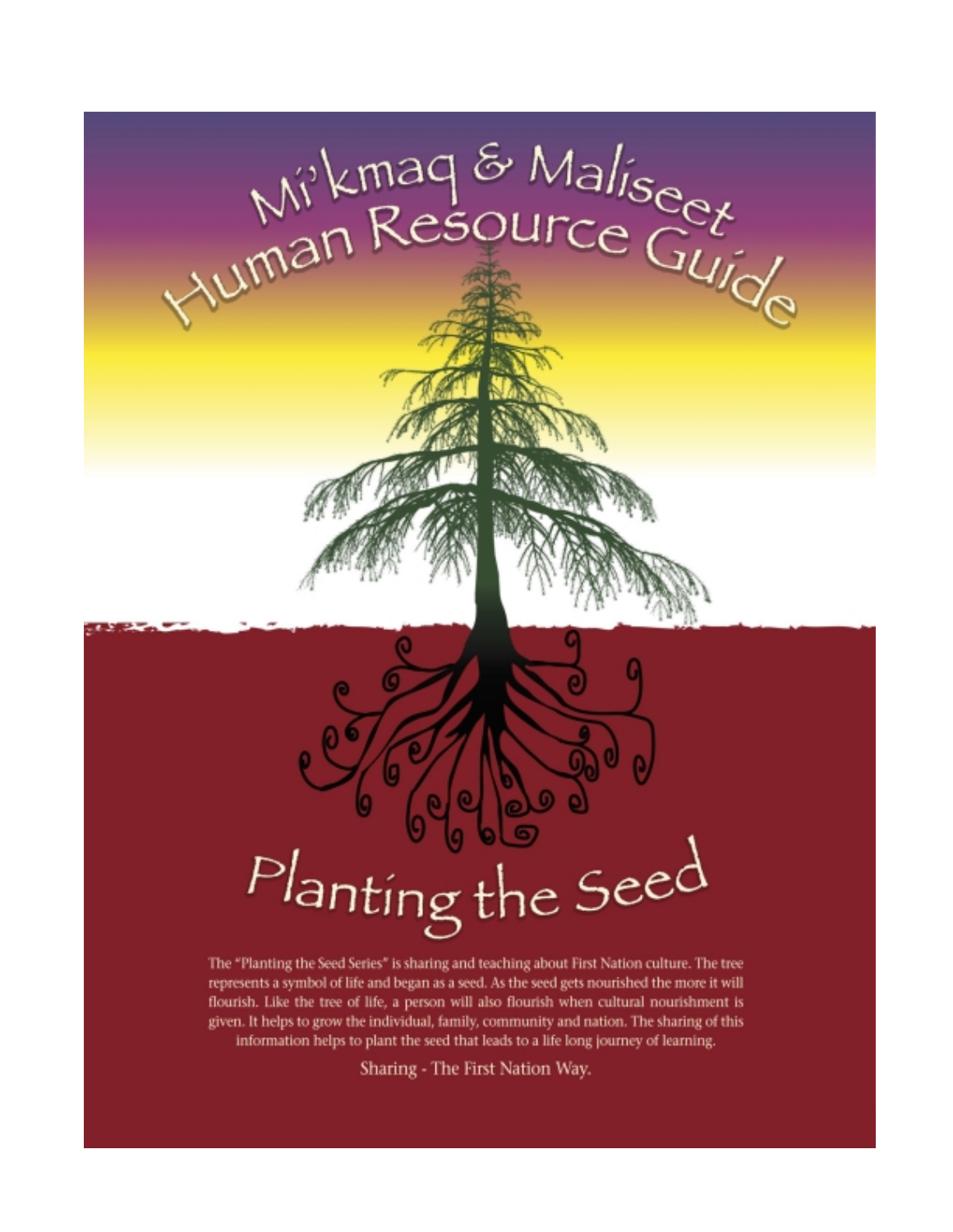# **NOVA SCOTIA BANDS**

(Area Code 902)

# ACADIA FIRST NATION, NS

#### **Artists**

Todd Labrador- Off Reserve waterdancer@ns.sympatico.ca

### **Ceremonial Leaders**

Todd Labrador- Off Reserve waterdancer@ns.sympatico.ca

#### **Crafters**

Todd Labrador- Off Reserve Birch Bark Canoe, Drums, Petroglyph Teachings, Baskets, Waltez Game waterdancer@ns.sympatico.ca

#### **Craft Instructor**

Todd Labrador- Off Reserve Drums/Birch Bark Canoes/Waltes Games waterdancer@ns.sympatico.ca

#### **Cultural Presenter**

Todd Labrador- Off Reserve waterdancer@ns.sympatico.ca

#### **Drummers / Drum Group**

Todd Labrador- Off Reserve Hand Drum waterdancer@ns.sympatico.ca

### **Guides**

Todd Labrador- Off Reserve Hand Drum waterdancer@ns.sympatico.ca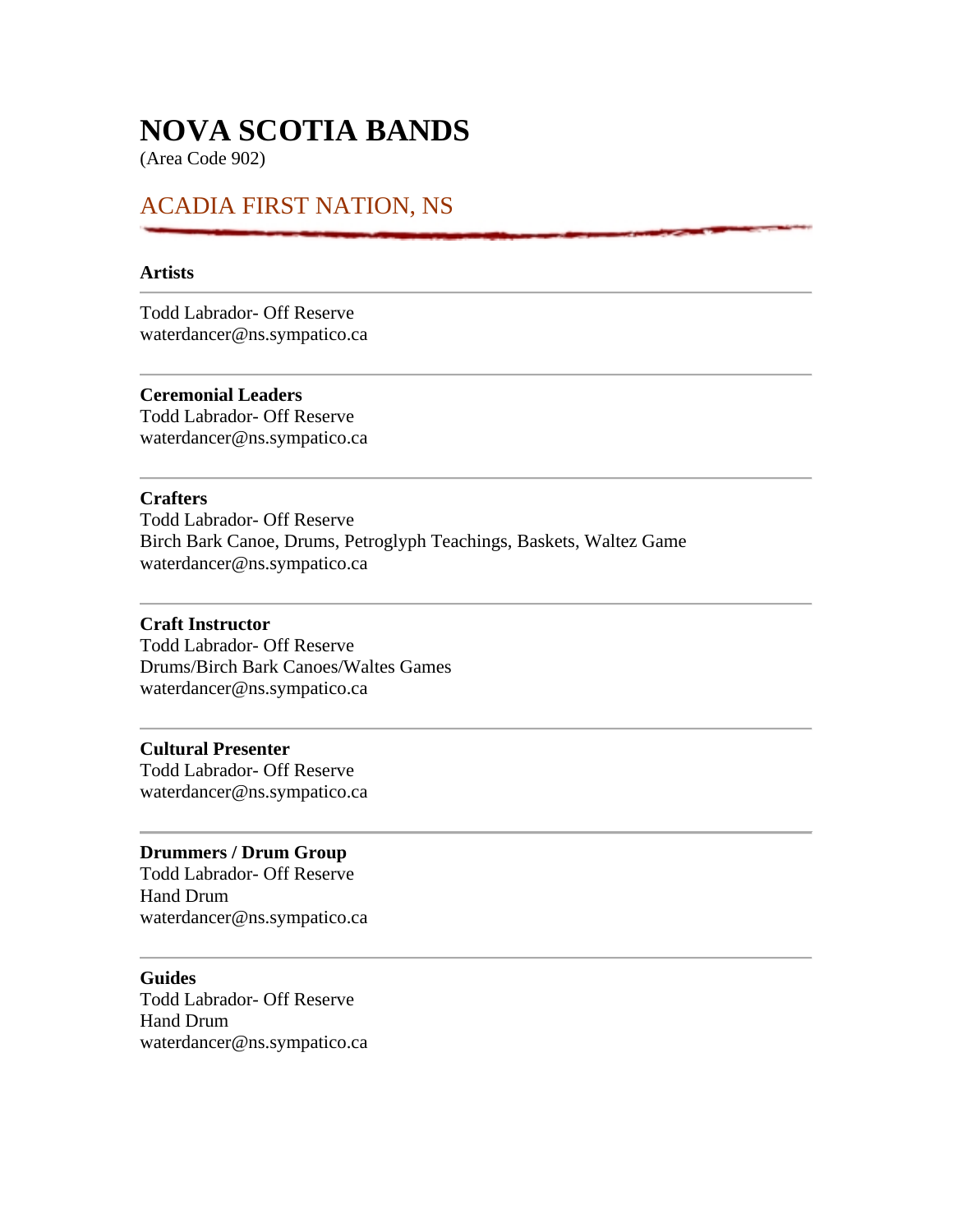# **Photography**

Sloange Richer De Lafleche - Off-Reserve 802-6810 solange@eastlink.ca

## **Petroglyph Knowledge**

Todd Labrador- Off Reserve waterdancer@ns.sympatico.ca

# **Singers / Groups**

Todd Labrador- Off Reserve Traditional Songs waterdancer@ns.sympatico.ca

### **Survival Skills Instructor**

Todd Labrador- Off Reserve waterdancer@ns.sympatico.ca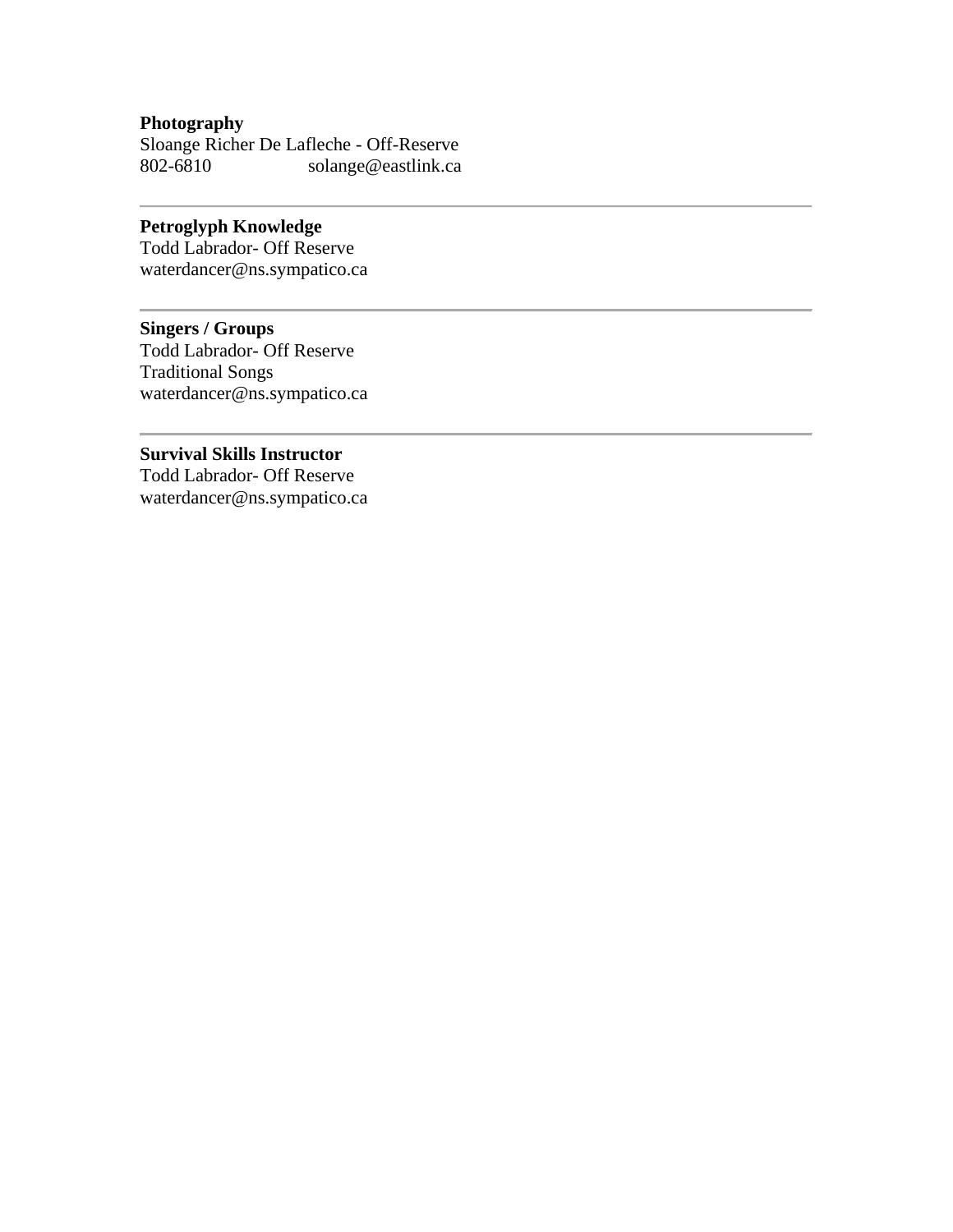# BEAR RIVER FIRST NATION, Nova Scotia

#### **Artists**

Marlene Joudrey – Off Reserve Quill Work 482-3151 ravensquills@yahoo.ca

#### **Authors**

Theresa Meuse - Off-Reserve The Sharing Circle 883-1584 tkdallien@ns.sympatico.ca

#### **Ceremonial Leaders**

Carol Thompson & Elder Agnes Potter Prayers 467-3680 carolbrfn@eastlink.ca

#### **Cooks / Caterers**

Carol Thompson & Elder Agnes Potter 467-3680 carolbrfn@eastlink.ca

#### **Craft Stores**

Bear Town Baskets Greg McEwan 467-3060 beartownbaskets@ns.sympatico.ca

#### **Crafters**

Carol Thompson & Elder Agnes Potter 467-3680 carolbrfn@eastlink.ca

Greg McEwan 467-3060 beartownbaskets@ns.sympatico.ca

Marlene Joudrey – Off Reserve Quill Work 482-3151 ravensquills@yahoo.ca

Peter McEwan Knives/Earrings/Wood Boxes/Leather/Bead & Quill Work 467-3475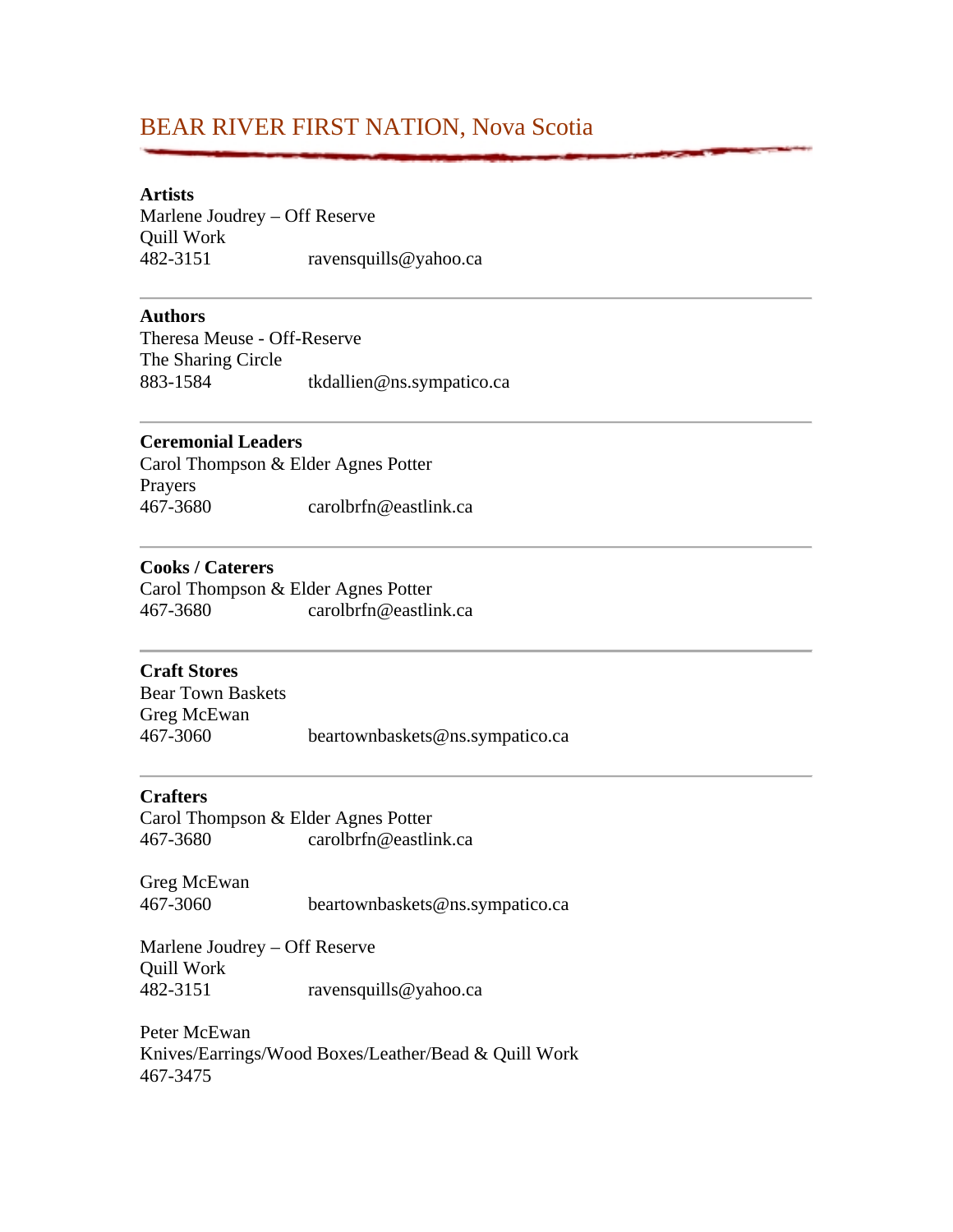Robert McEwan Leather Work 249-0377 robbrfn@eastlink.ca

Tanya Warrington Jewelry/Quill & Bead Work/Antler Craft 467-0168 tanwill@eastlink.ca

#### **Craft Instructor**

Marlene Joudrey – Off Reserve Quill Work 482-3151 ravensquills@yahoo.ca

Theresa Meuse – Off Reserve Medicine Wheel 883-1584 tkdallien@ns.sympatico.ca

#### **Cultural Presenter**

Carol Thompson & Elder Agnes Potter 467-3680 carolbrfn@eastlink.ca

Marlene Joudrey – Off Reserve 482-3151 ravensquills@yahoo.ca

Theresa Meuse– Off Reserve Cultural Overview/Spirituality Teachings 883-1584 tkdallien@ns.sympatico.ca

Wanda Joudry-Finnigan 467-0356 wfinigan@hotmail.com

#### **Cultural & Heritage Centers**

Bear River First Nation 467-0325

#### **Drummers / Drum Group**

Carol Thompson & Elder Agnes Potter **Drumming** 467-3680 carolbrfn@eastlink.ca

Wanda Joudry-Finnigan Drummer 467-0356 wfinigan@hotmail.com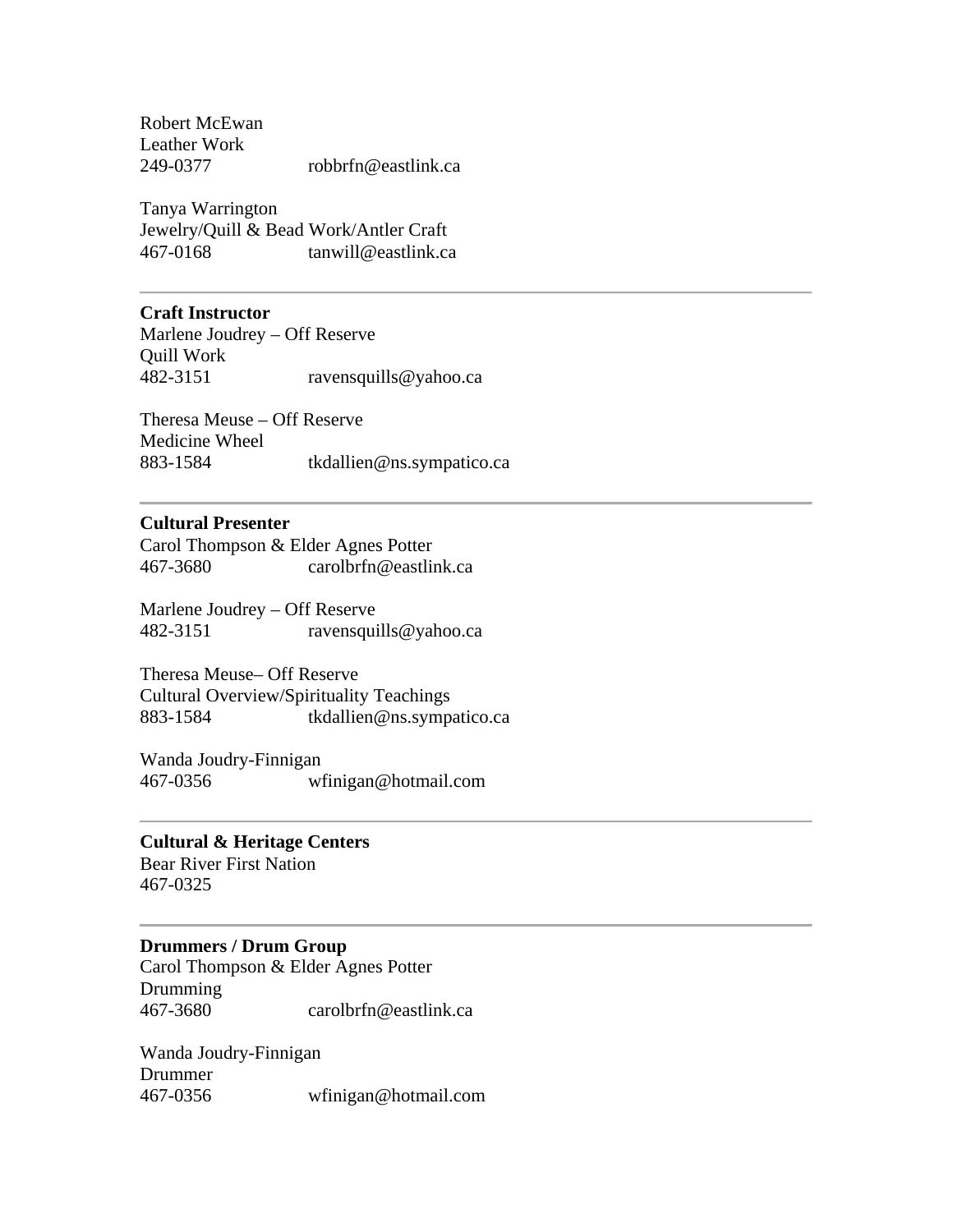**Elders / Elder Group** Agnes Potter

Community Elder 467-xxxxx

#### **Facilitators**

Marlene Joudrey – Off Reserve 482-3151 ravensquills@yahoo.ca

Sherry Pictou Mi'kmaq Advisor 467-3253 sherry.pictou@ns.sympatico.ca

Theresa Meuse – Off Reserve 883-1584 tkdallien@ns.sympatico.ca

#### **Film /Movies**

Greg McEwan Movie Scenes/Props 467-3060 beartownbaskets@ns.sympatico.ca

Shalan Joudrey Production Development 467-0106

#### **Language / Translators**

Wanda Joudry-Finnigan Basic Mi'kmaq Language 467-0356 wfinigan@hotmail.com

#### **Medicine Healers / Herbal Medicines**

Rose Meuse Hot Stone Therapy 467-3672 rosenate@eastlink.ca

#### **Meeting / Conference Organizers**

Theresa Meuse – Off Reserve 883-1584 tkdallien@ns.sympatico.ca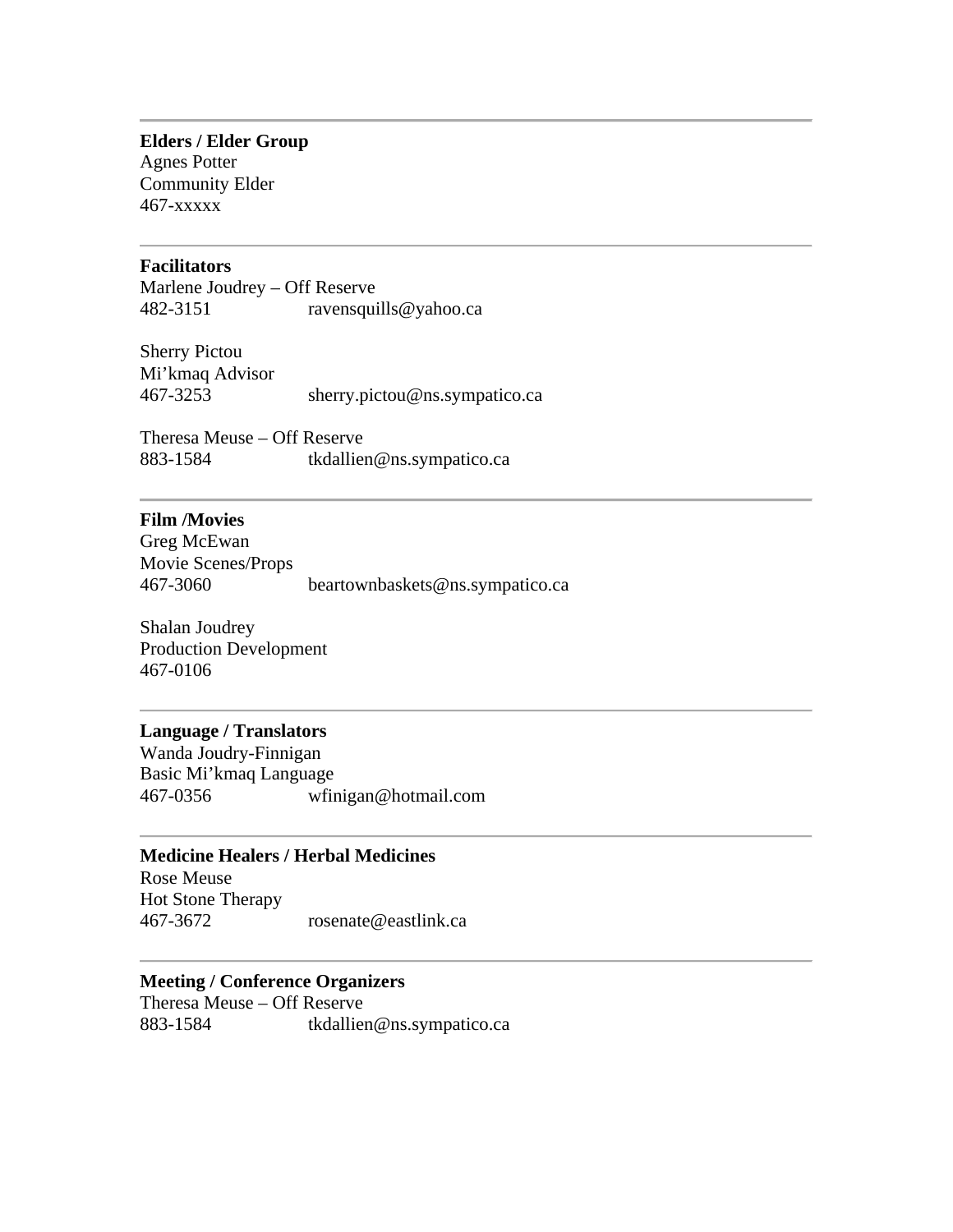#### **Musicians**

Greg McEwan Singer/Song Writer 467-3060 beartownbaskets@ns.sympatico.ca

Rose Meuse Flute 467-3672

Wanda Joudry-Finnigan Musician 467-0356 wfinigan@hotmail.com

#### **Researchers**

Sherry Pictou Mi'kmaq Researcher 467-3253 sherry.pictou@ns.sympatico.ca

### **Singers / Groups**

Wanda Joudry-Finnigan Singer/Song Writer 467-0356 wfinigan@hotmail.com

Windsong Native Musical Band 467-3943

### **Story Tellers**

Carol Thompson & Elder Agnes Potter 467-3680 carolbrfn@eastlink.ca

Greg McEwan 467-3060 beartownbaskets@ns.sympatico.ca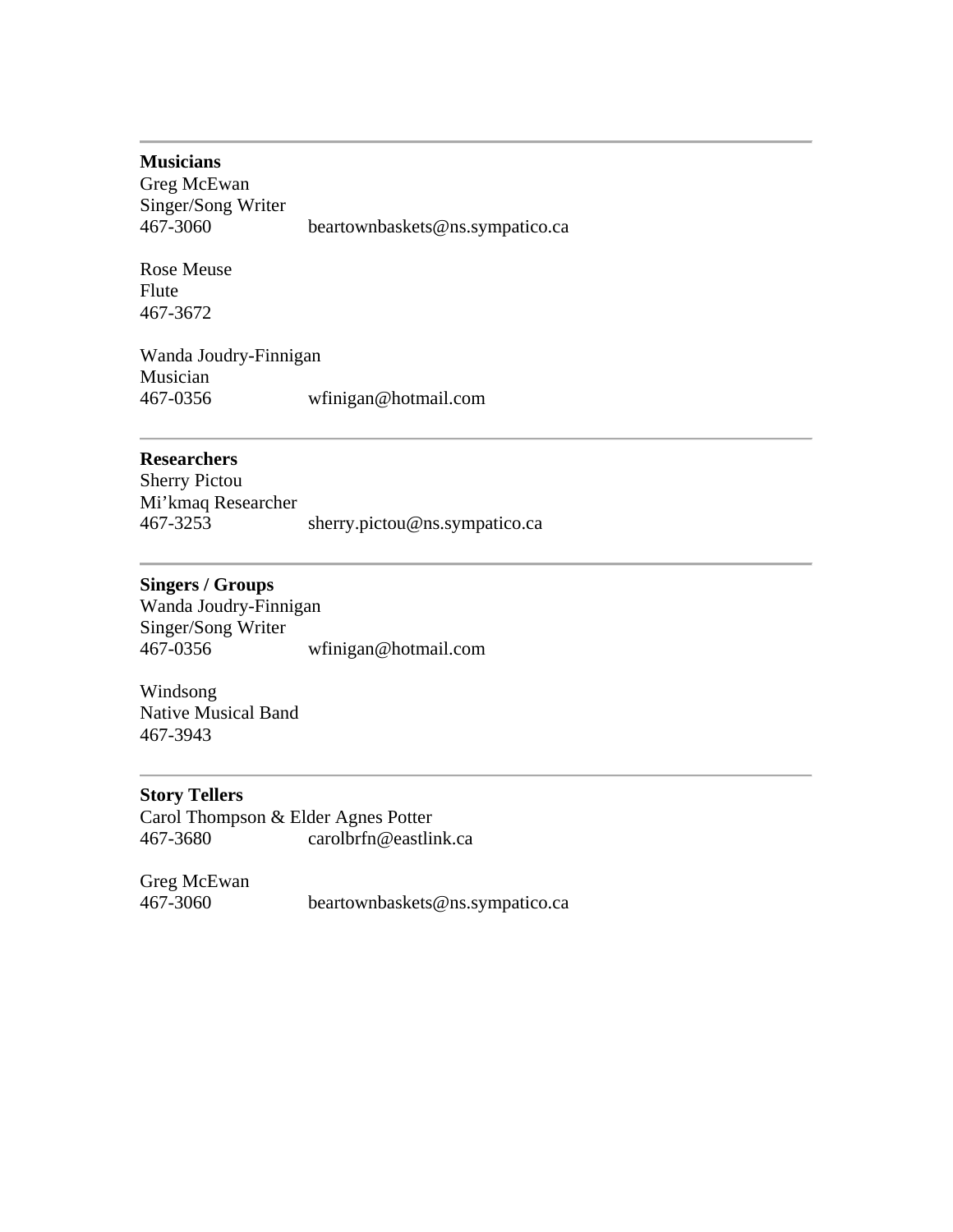# CHAPEL ISLAND FIRST NATION, Nova Scotia

#### **Artists**

Barb Clement (Off-Reserve) 535-2804 clementbarbara@hotmail.com

Noel Julian

537-0777 noel\_julian2007@hotmail.com

#### **Athletes / Sport Teams**

Chapel Island Reds Male Softball Team 535-2687

Lynn Doucette Yoga Instructor 535-3138

#### **Cooks / Caterers**

Community Club 535-2961

#### **Crafters**

Barb Clement (Off-Reserve) Carver 535-2804 clementbarbara@hotmail.com

#### **Master of Ceremonies (EmCee)**

George Marshall 535-2462

#### **Medicine Healers / Herbal Medicines**

Barb Clement (Off-Reserve) **Herbs** 535-2804 clementbarbara@hotmail.com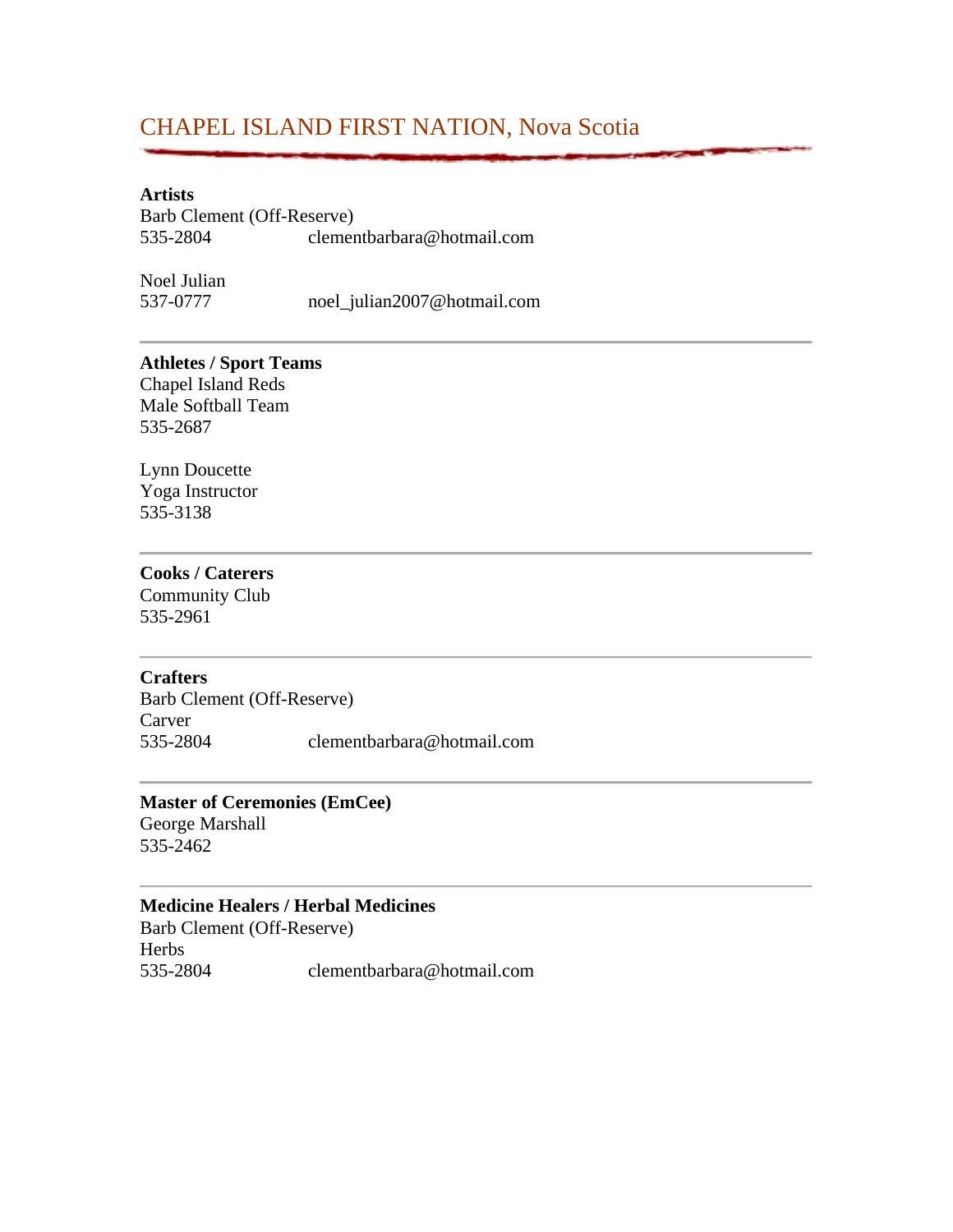# ESKASONI FIRST NATION, Nova Scotia

#### **Artists**

Kathy Denny

379-2741 kathydenny@hotmail.com

William Herney (Loppie) 379-1451

### **Ceremonial**

Brendon Poulette Sweat Lodge 379-2154

Michael Doucette Sweat Lodge/Sun Dancer/Staff Carrier 379-2757

Wilma Simon Prayers 379-2857

#### **Crafters**

Gem Francis Wreaths 379-2093

Georgina Doucette **Quilts** 379-2651

Ida J. Denny Drums & Baskets 379-1276 idajdenny@msn.com

Joel Denny Drums 379-2634

Karen Doucette Bead Work 379-2651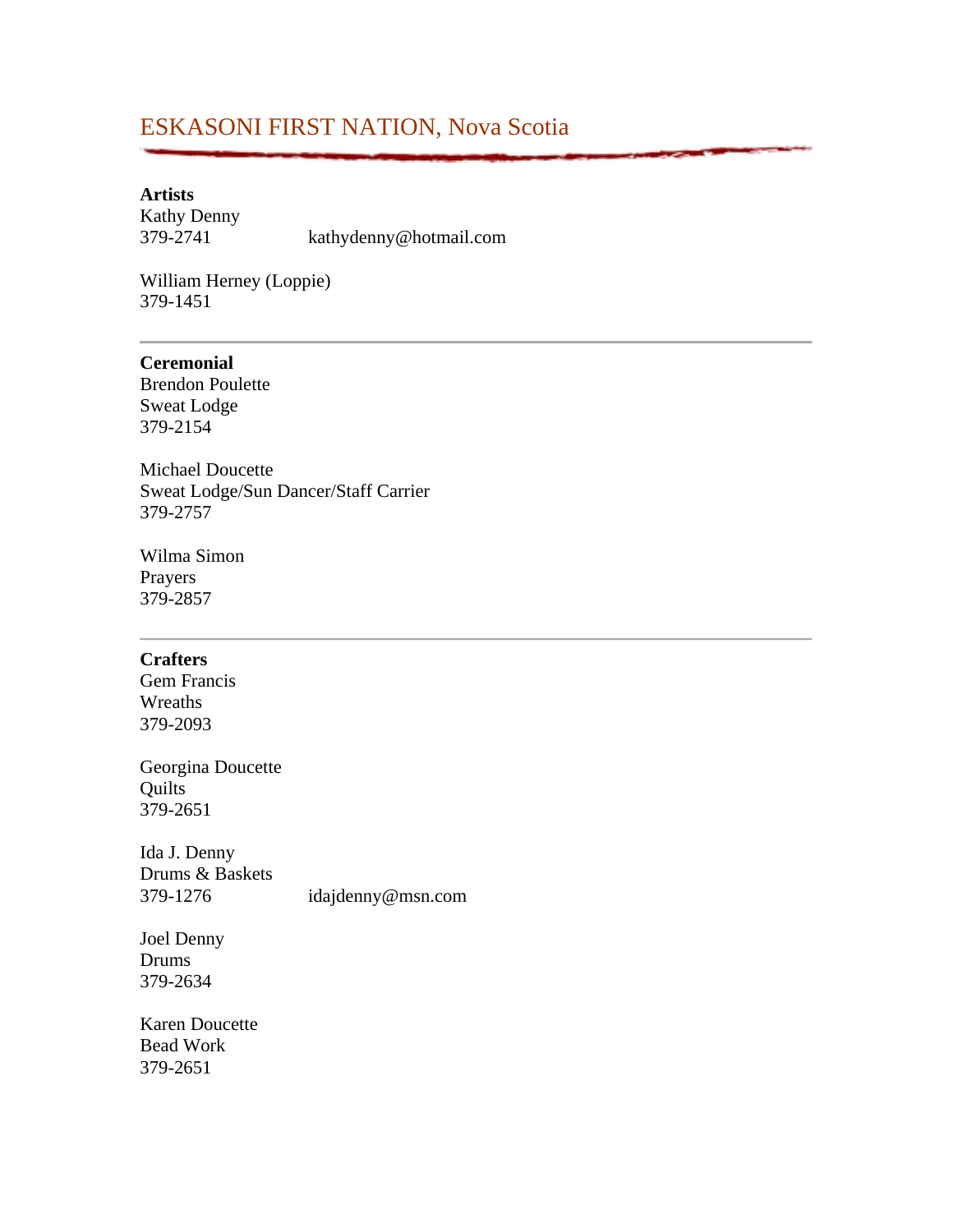Louise Poulette Crochet Flowers/Baby Ponchos 379-2444

Mary Julia Francis Wooden Flowers/Baskets 379-3661

Patsy Lewis Beadwork/Leather/Quillwork 379-2955

Rose Herney Crafts 379-2901 grumpma@hotmail.com

Susan Marshall Baskets/Wooden Flowers 379-2664

Susie Marshall Bead Work, Baskets 379-2558

Terry/Dean Denny Drum Makers 379-2564 deandenny@hotmail.com

Thomas Poulette Carver/Crafts 379-2368

#### **Cultural Presenters**

Joel Denny 379-2634

Leroy Denny 379-2073 lee\_jown@hotmail.com

Wilma Simon History 379-2857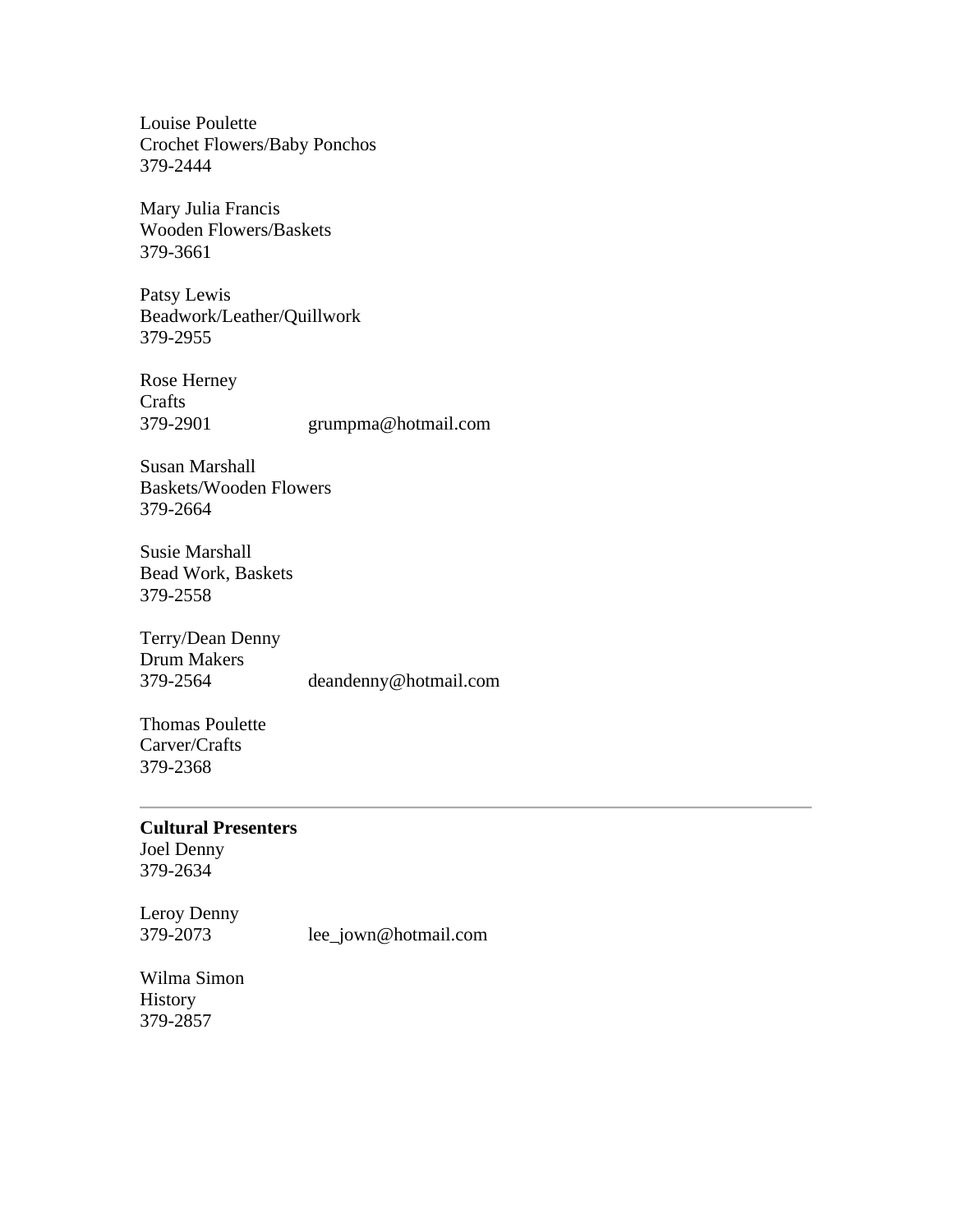#### **Dancers / Dance Groups**

Alyssa Christmas Child Jingle Dancer 379-2837 flora\_christmas@hotmail.com

Kathy Denny Dancer 379-2741 kathydenny@hotmail.com

D'lorah Christmas Child Jingle Dancer 379-2837 flora\_christmas@hotmail.com

Joel Denny Dancer 379-2634

Jonathan J/. Denny Dancer 379-2741 denny\_j.j@hotmail.com

Kateri Stevens Fancy Shawl Dancer 379-1296 katerisan20@hotmail.com

Leroy Denny Dancer 379-2073 lee\_jown@hotmail.com

Michael Doucette Dancer 379-2757

Mike Julian Dancer

379-1306 julianov.1769@hotmail.com

Rose Herney Dancer

379-2901 grumpma@hotmail.com

Vivian Jeddore Dancer 379-2583

Wilma Simon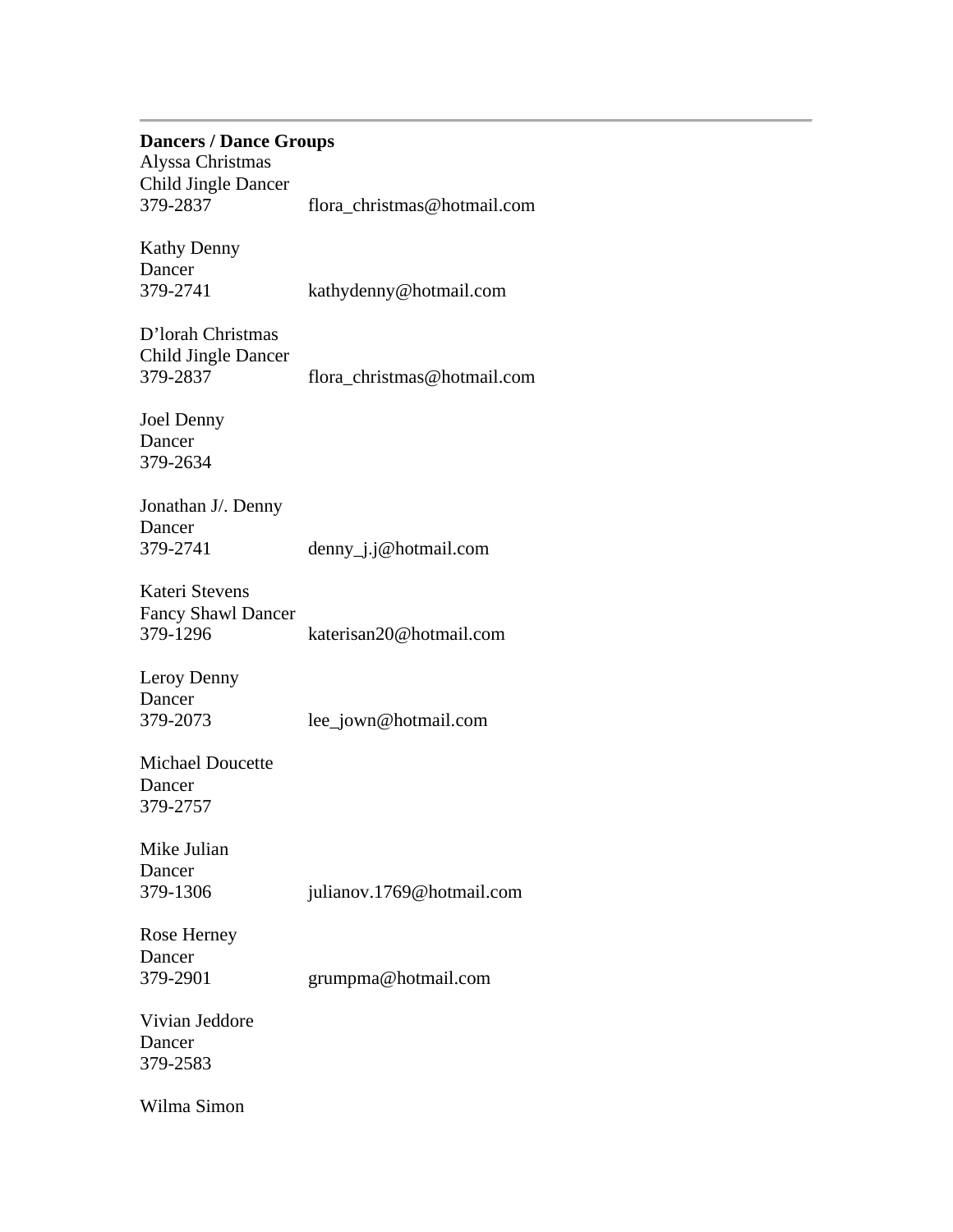Hoop/Traditional Dancer 379-2857

#### **Elder**

Susan Marshall Elder Mentorship 379-2664

### **Drumming / Drum Groups**

Jay Denny Drum Keeper for Kitpu Drummers 379-2555

Joel Denny Drummer 379-2634

Jonathan J/. Denny Drummer 379-2741 denny\_j.j@hotmail.com

Michael R. Denny Drum Keeper for Stoney Bears Drummers 379-2453

Michael Doucette Drummer 379-2757

Stoney Bear Drum Group

379-2757 www.myspace.com/stoneybearsingers

Vivian Jeddore Drummer 379-2583

#### **Film / Movies**

Barry Bernard Videographer/Film Producer 379-2191 barrybernard@gmail.com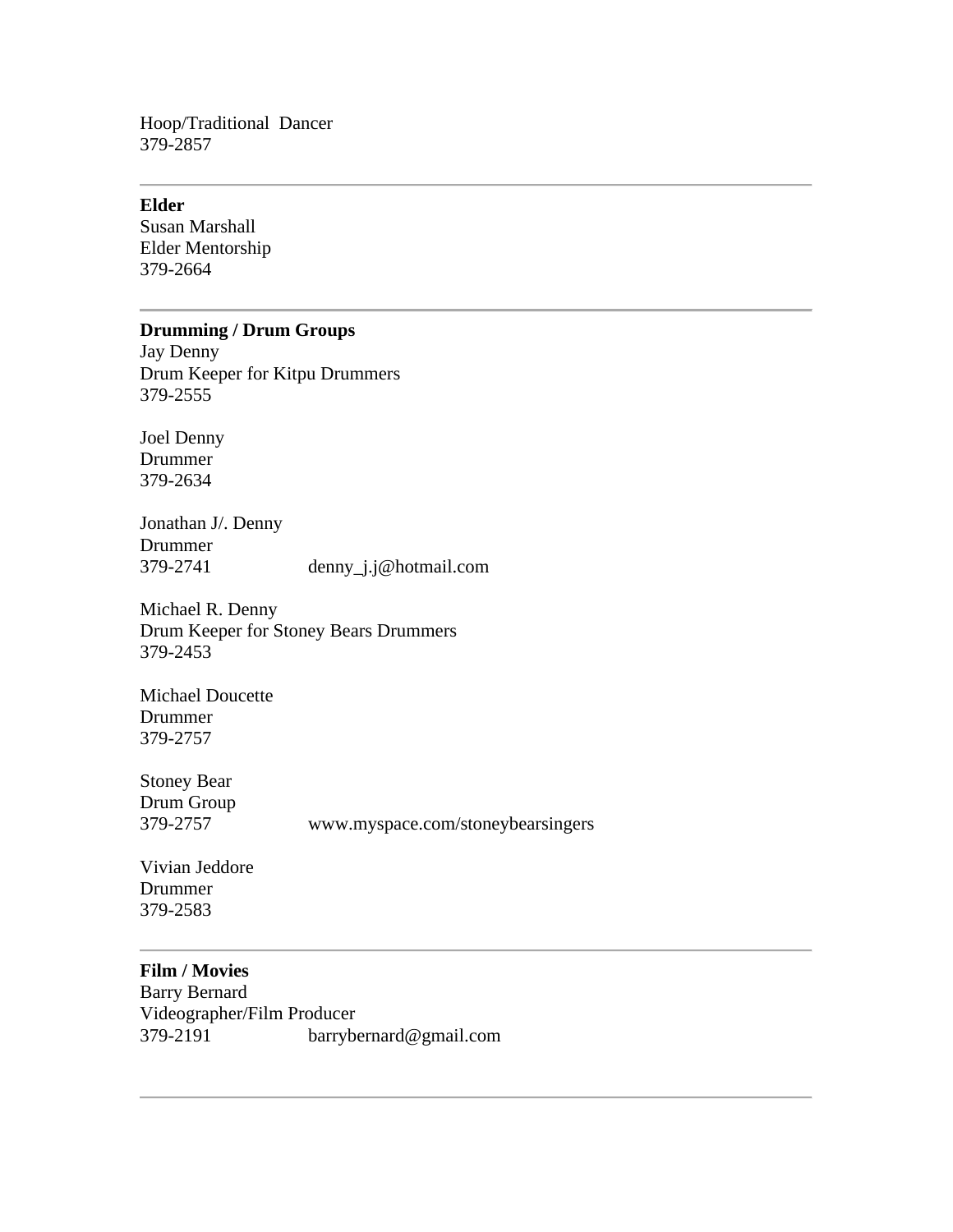#### **Genealogy – Community**

Kenny Prosper (Off-Reserve) 453-9358 kprosper@hfx.eastlink.ca

Richard Denny 379-2734

#### **Grand Council**

Oliver Denny Jr. 379-1223 sappy649@hotmail.com

### **Language / Translators**

Kenny Prosper (Off-Reserve) 453-9358 kprosper@hfx.eastlink.ca

Richard Denny 379-2734

#### **Master of Ceremonies (EmCee)**

Michael Doucette Pow Wow MC 379-2757

#### **Media**

Barry Bernard Web Page/ Graphic Designer 379-2571 barrybernard@gmail.com

Joel Denny 379-2634

#### **Medicine Healers / Herbal Medicines**

Kathy Denny Medicines 379-2741 kathydenny@hotmail.com

### **Musicians**

Alwyn Jeddore Fiddler/Guitarist/Singer 379-2583 alwyn\_jeddore@msn.com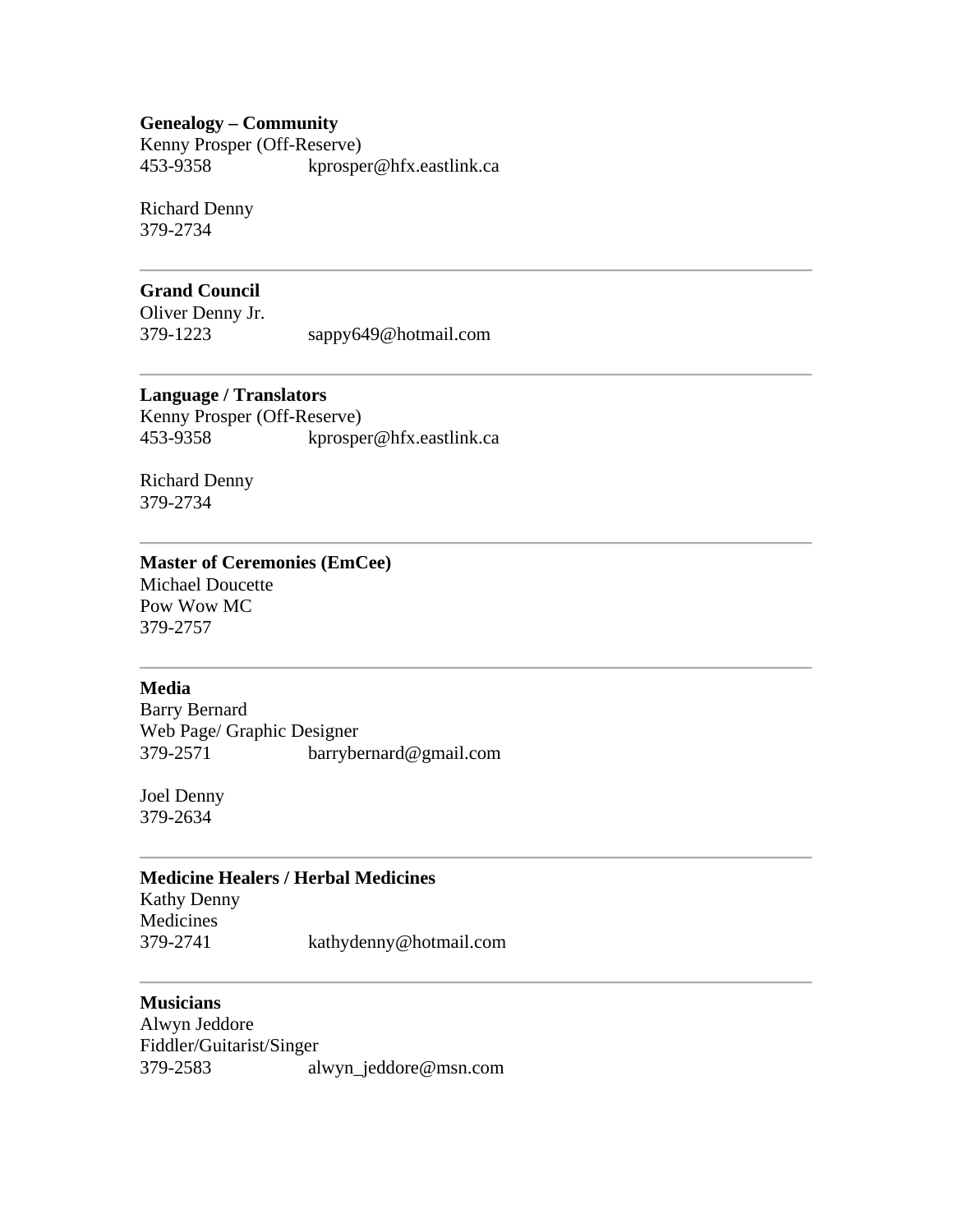Barrie Bernard Jr. DJ/VJ/Entertainment 379-2191 phoenix\_1771@hotmail.com

Eskasoni Music – Fiddlers/Bands/Choir 379-1399

Relatives 379-2647

William Herney (Loppie) Singer/Song Writer 379-1451

Wilfred Prosper Jr. Fiddler 549-2181 mister\_bigs63@hotmail.com

# **Photography**

| <b>Barry Bernard</b> |                        |
|----------------------|------------------------|
| 379-2191             | barrybernard@gmail.com |

George Paul 379-2300

#### **Regalia**

Georgina Doucette Ribbon Shirts 379-2651

Joel Denny 379-2634

Kathy Denny Regalia<br>379-2741 kathydenny@hotmail.com

Patsy Lewis Shawls 379-2955

Rose Herney Regalia

379-2901 grumpma@hotmail.com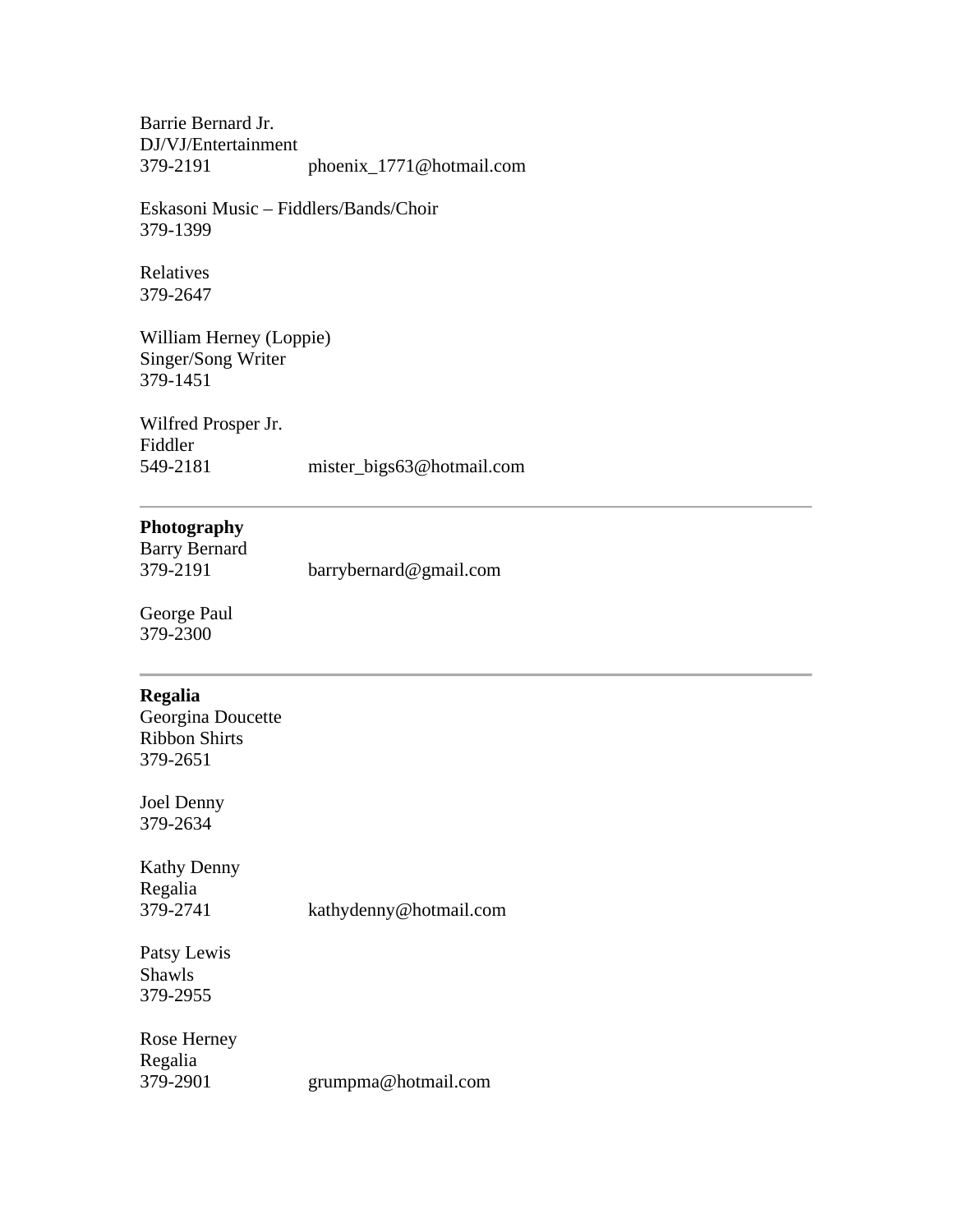#### **Singers – Chants / Traditional Songs** Joel Denny

Chants 379-2634

Kathy Denny **Chants** 379-2741 kathydenny@hotmail.com

Vivian Jeddore Singer/Guitarists 379-2583

#### **Story Teller**

Susan Marshall Mi'kmaq History 379-2664

Wilma Simon Mi'kmaq Stories 379-2857

#### **Survival Guides**

Roger Stevens Youth Survival 379-2930

#### **Waltes Game**

Joel Denny 379-2634

# **Youth Group**

Eskasoni Community Recreation Youth 379-3369 nsylliboy@hotmnail.com/nsylliboy@eskasonicc.ca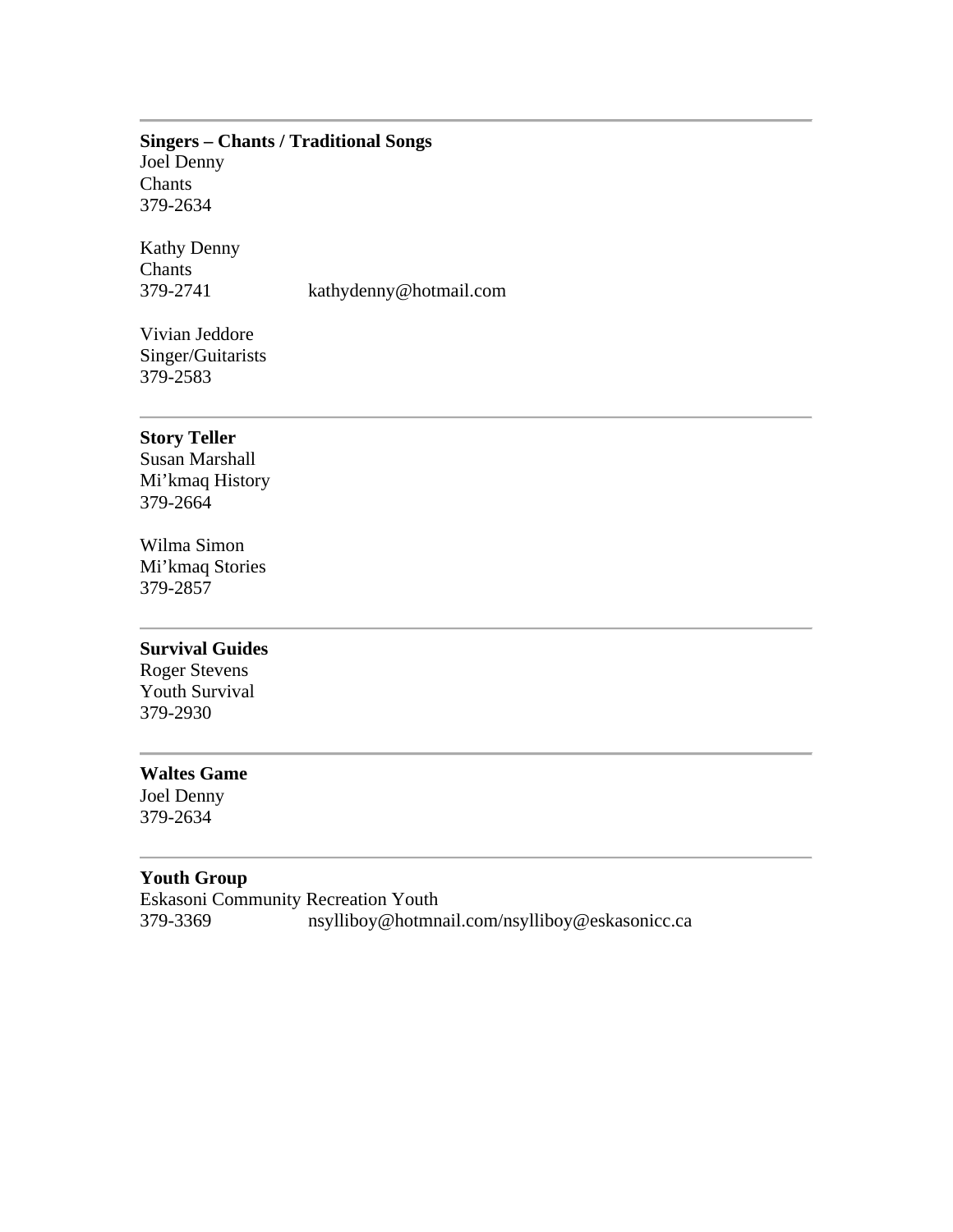# INDIAN BROOK FIRST NATION, Nova Scotia

#### **Authors**

Daniel N. Paul (Off-Reserve) daniel.paul@ns.sympatico.ca

#### **Cooks / Caterers**

Sheila Nevin Indian Tacos 758-5226 sunkiss657@hotmail.com

### **Crafters**

Lorraine Etter **Quilting** 401-3691 letter\_2005@hotmail.com

Patsy Brooks Jewelry/Dream Catchers/Moccasins 758-2171

Sheila Nevin Leather/Beadwork 758-5226 sunkiss657@hotmail.com

#### **Cultural Presenter**

Daniel N. Paul- Off Reserve Historian & Cultural History daniel.paul@ns.sympatico.ca

#### **Grand Council**

Noel Knockwood (Off-Reserve) 434-1512

## **Language / Translators**

Noel Knockwood (Off-Reserve) Court Translator 434-1512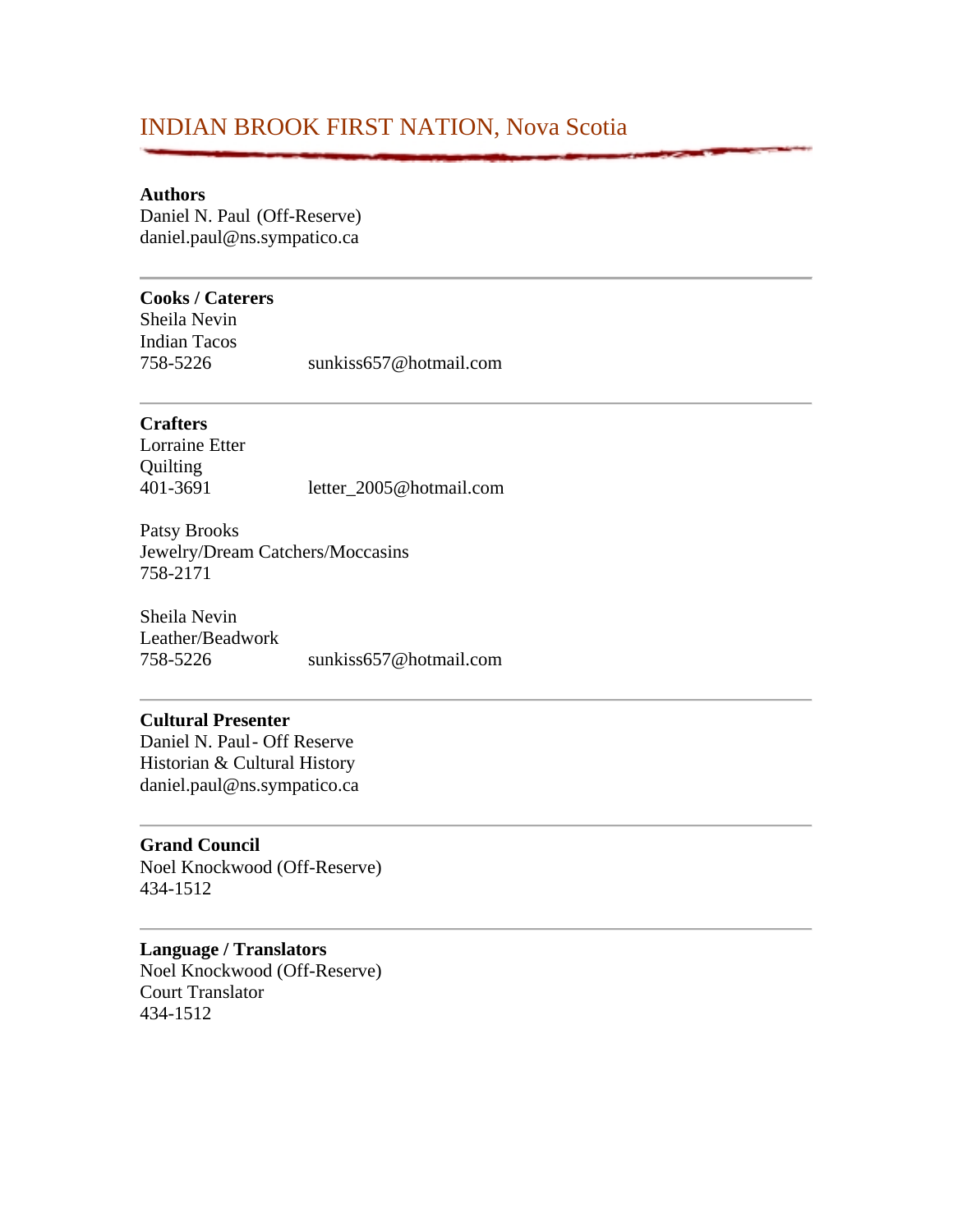| Regalia        |                         |
|----------------|-------------------------|
| Lorraine Etter |                         |
| Ribbon Shirts  |                         |
| 401-3691       | letter 2005@hotmail.com |
|                |                         |

Patsy Brooks 758-2171

# MEMBERTOU FIRST NATION, Nova Scotia

# **Artists**

Lawrence Wells 562-3502 linda&lou@hotmail.com

# **Ceremonial Leaders**

Lawrence Wells Staff Carrier/Sweat Lodge 562-3502 linda&lou@hotmail.com

# **Comedians**

Glen Gould 539-0849 glengould@gmail.com

# **Crafters**

| <b>Bernadine Herney</b> |                       |
|-------------------------|-----------------------|
| Jewelry                 |                       |
| 539-5480                | gogoboots@hotmail.com |

Clifford Paul Jewelry 379-2163 clifford@uinr.ca

Lawrence Wells Sculpture/Carver 562-3502 linda&lou@hotmail.com

| Linda Wells |                       |
|-------------|-----------------------|
| Jewelry     |                       |
| 562-3502    | linda&lou@hotmail.com |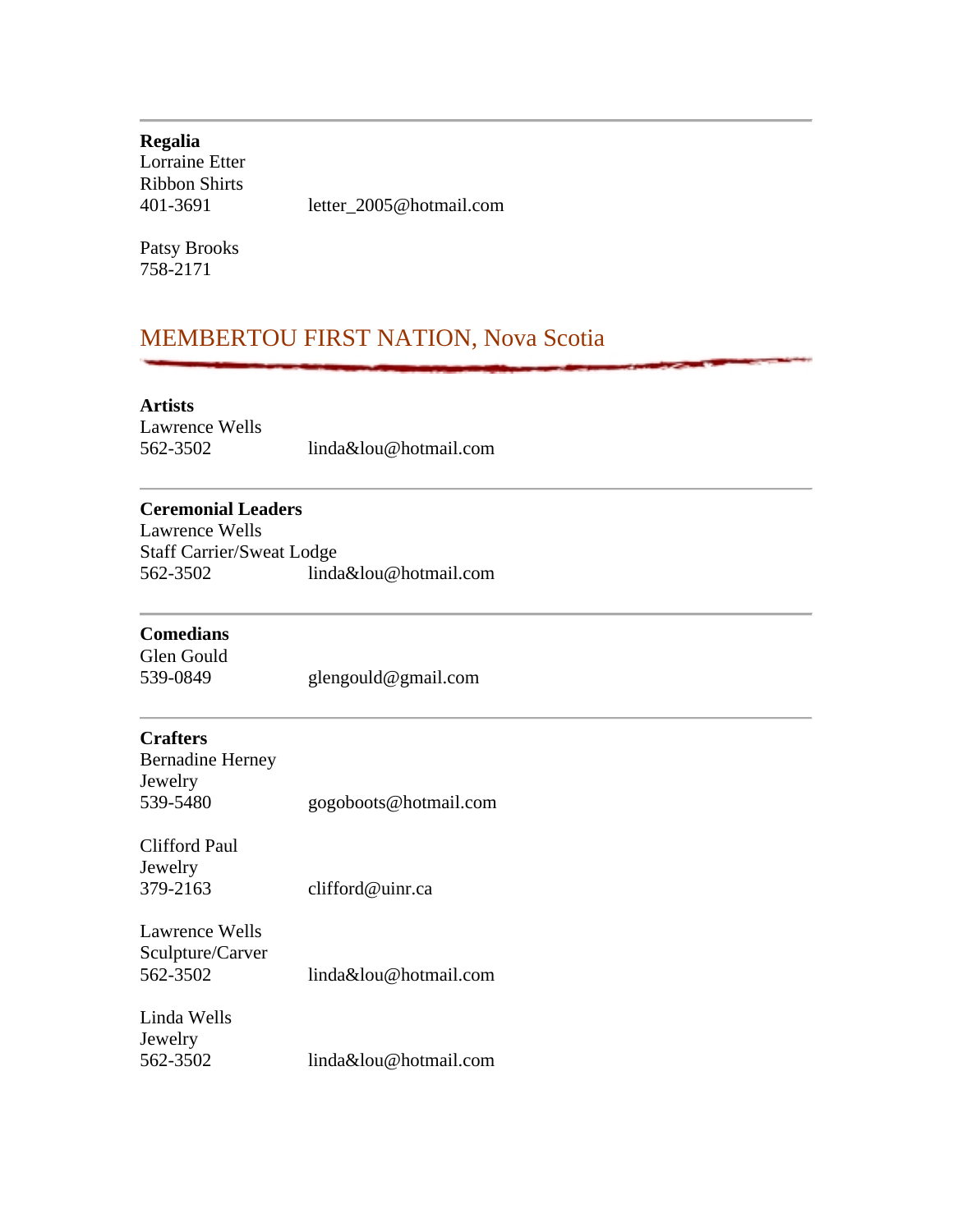### **Cultural Presenter**

Clifford Paul Mi'kmaq/Indigenous Science 379-2163 clifford@uinr.ca

# **Dancers / Dance Groups**

Clark Paul Dancer 379-2076 clarkpaul@gmail.com

| Lawrence Wells |                       |
|----------------|-----------------------|
| Dancer         |                       |
| 562-3502       | linda&lou@hotmail.com |

# **Film /Movies**

| Glen Gould     |                     |
|----------------|---------------------|
| Actor/Director |                     |
| 539-0849       | glengould@gmail.com |

# **Master of Ceremonies (EmCee)**

| Bruce La Bobe |                   |
|---------------|-------------------|
| 539-6672      | labob@hotmail.com |

| Glen Gould |                     |
|------------|---------------------|
| 539-0849   | glengould@gmail.com |

# **Media**

| Bruce La Bobe |                   |
|---------------|-------------------|
| Radio DJ      |                   |
| 539-6672      | labob@hotmail.com |

# **Musicians**

Glen Gould 539-0849 glengould@gmail.com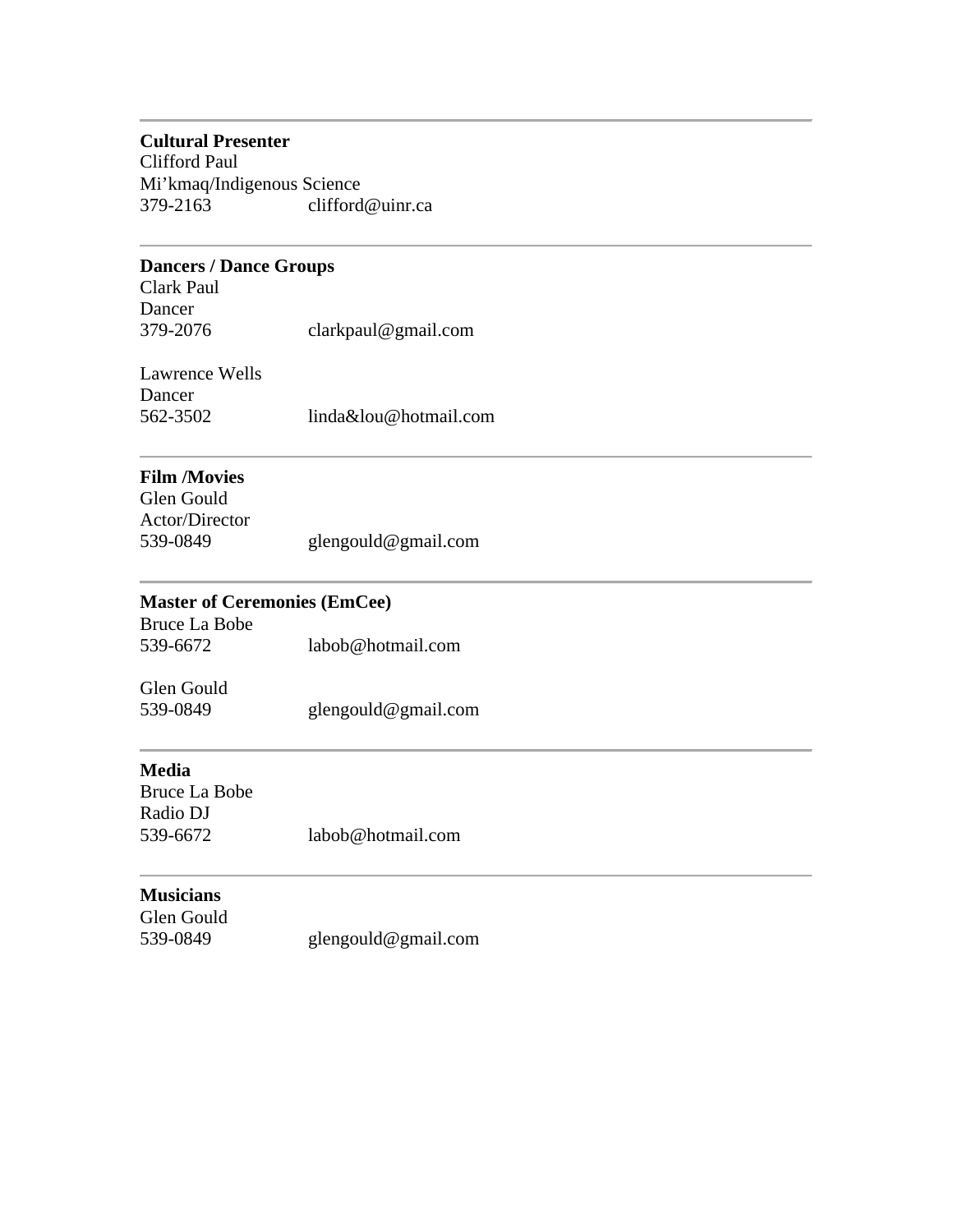# MILLBROOK FIRST NATION, Nova Scotia

Archaeology Gerald Gloade 893-3345

#### **Artists**

Alan Sylliboy alan@redcrane.ca

Cynthia Martin 852-3734 mikmaq@sympatico.ca

Gerald Gloade 893-3345 grgloade@gov.ns.ca

Mary Louise Martin (Off-Reserve) 852-3734 ghansnon@gulfislands.ca

Teresa Marshall 895-9886 teresamarshall@eastlink.ca

Vernon Gloade 893-4927 vg@tru.eastlink.ca

# **Ceremonial Leaders**

Elder Sandy Julien Grand Keptin 895-4115

Elder Madeline Martin Prayers 895-3323

**Cooks / Caterers** Jane Abram Catering 893-9321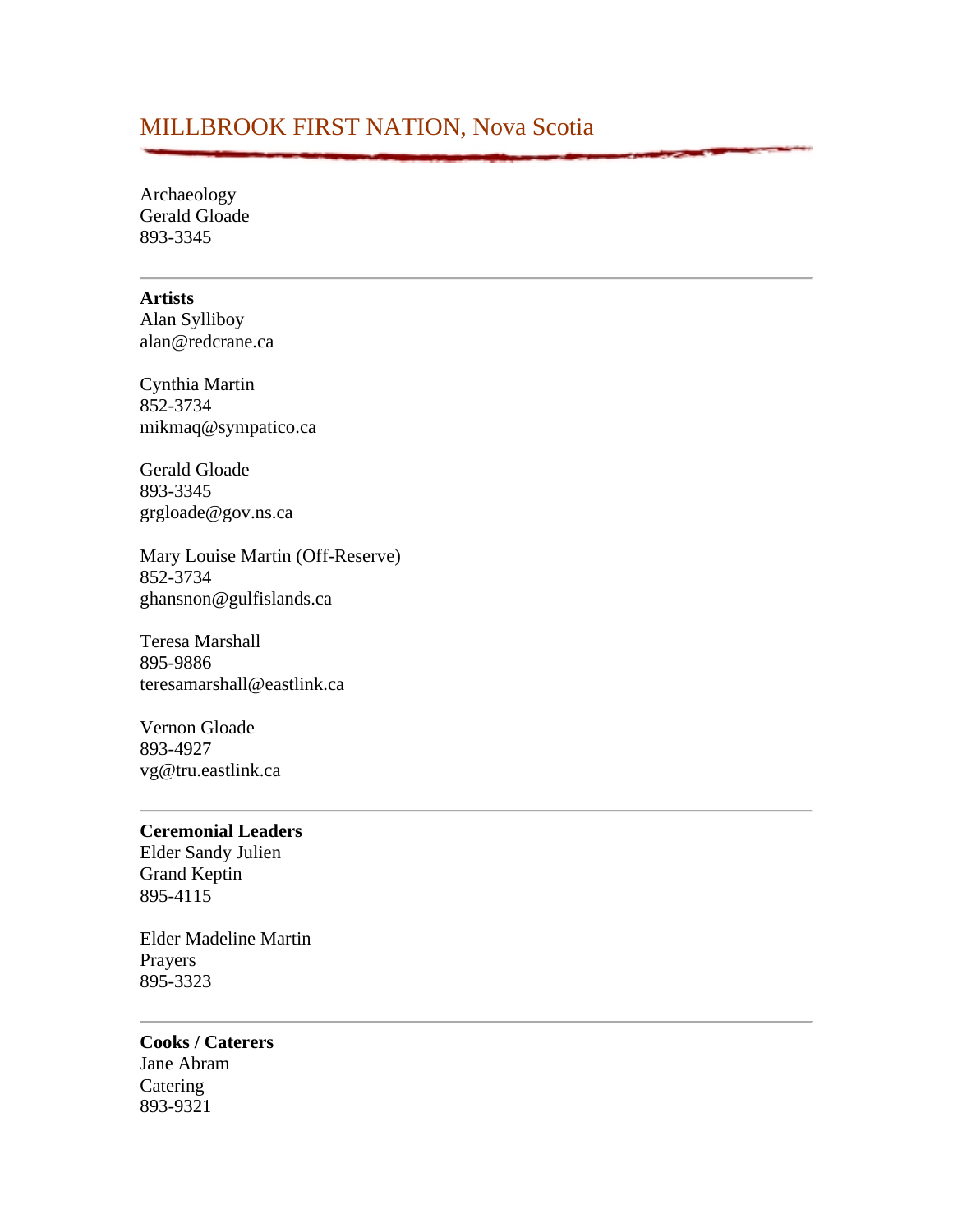| Jileen Julien |                     |
|---------------|---------------------|
| Catering      |                     |
| 843-2926      | jileenj@hotmail.com |

Joanne/Sally Cope Catering<br>897-7813 897-7813 noahsark@truro.eastlink.ca

Muriel Gloade Traditional Baked Goods 895-4380 corrinas@millbrookhealth.ca

# **Craft Stores**

Glooscap Crafts Basil Peters

| <b>Crafters</b><br>Amanda Brooks      |                            |
|---------------------------------------|----------------------------|
| <b>Stained Glass</b>                  |                            |
| 890-1466                              | amandabrooks18@hotmail.com |
| Ann Fiddes                            |                            |
| Crafts                                |                            |
| 899-9272                              | annfiddes@hotmail.com      |
| <b>Basil Peters</b>                   |                            |
| <b>Craft Maker</b>                    |                            |
| 843-9268                              |                            |
| Cynthia Martin                        |                            |
| Potter                                |                            |
| 852-3734                              |                            |
| <b>Gerald Gloade</b>                  |                            |
| Carver                                |                            |
| 893-3345                              | grgloade@gov.ns.ca         |
|                                       |                            |
| Mary Jane Stevens                     |                            |
| <b>Beaded Jewelry, Dream Catchers</b> |                            |
| 893-8968                              | maryjjane@eastlink.ca      |
| Paul Martin                           |                            |
| <b>Wood/Stone Crafter</b>             |                            |
| 657-2075                              |                            |
| Sheila Johnson                        |                            |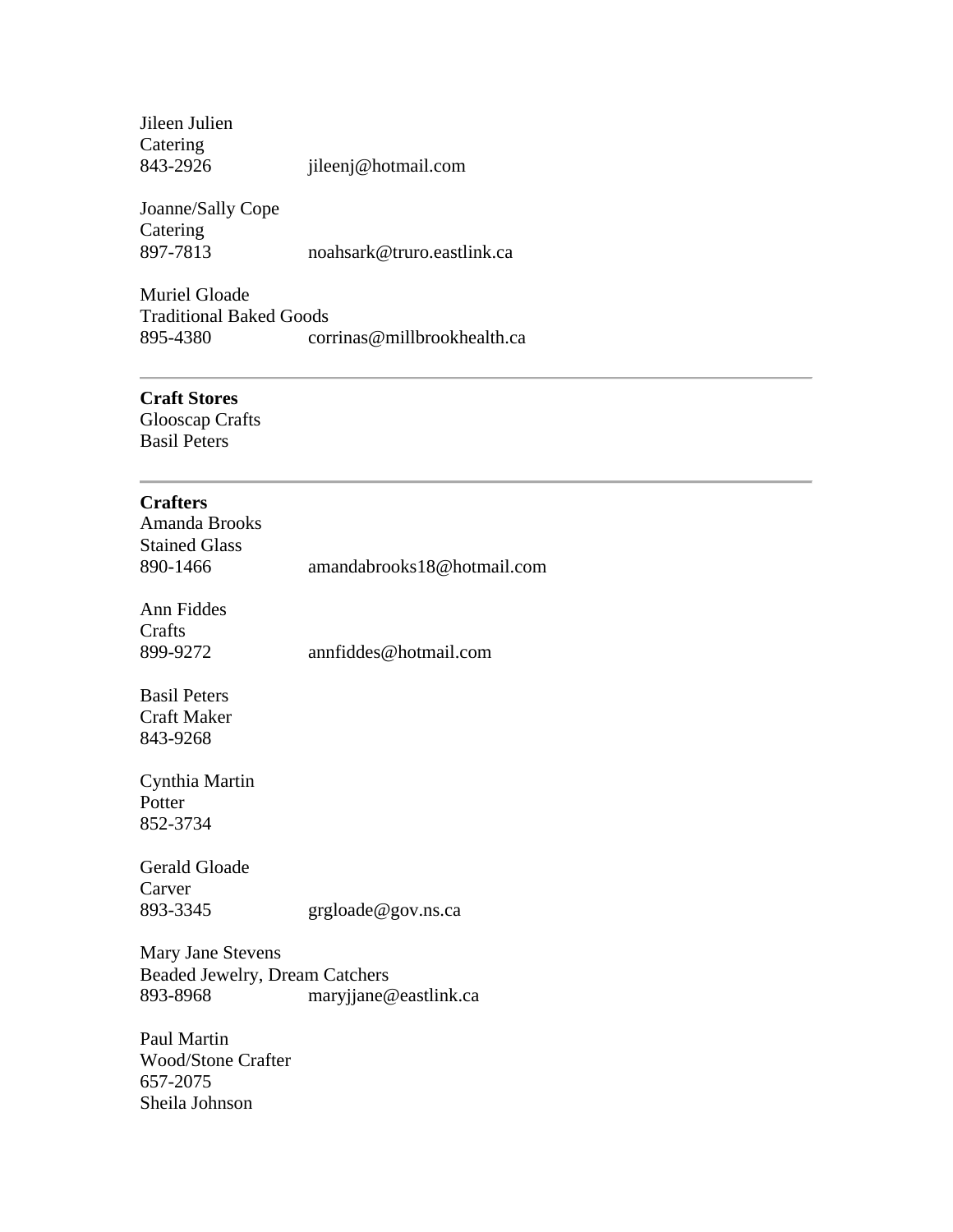Beadwork/Crafts 895-5571 sheilamarie\_90@hotmail.com

Valerie Meader-Julien Beadwork 843-5321 valerie@millbrookhealth.ca

William Googoo Basket Maker 895-9331

#### **Craft Instructor**

Genevieve Julien Traditional Crafts 895-1950

#### **Cultural Presenter**

Gerald Gloade 893-3345 grgloade@gov.ns.ca

Patsy Paul-Martin 897-6784 paul\_martinp@ccrsb.ednet.ns.ca

# **Drummers/Drum Group**

Kris Sylliboy Drummer 890-2323 unrealkip@hotmail.com

### **Elders / Elder Group**

Elder Madeline Martin Prayers

Elder Raymond Cope Grand Keptin

Elder Sandy Julien Grand Keptin 895-4115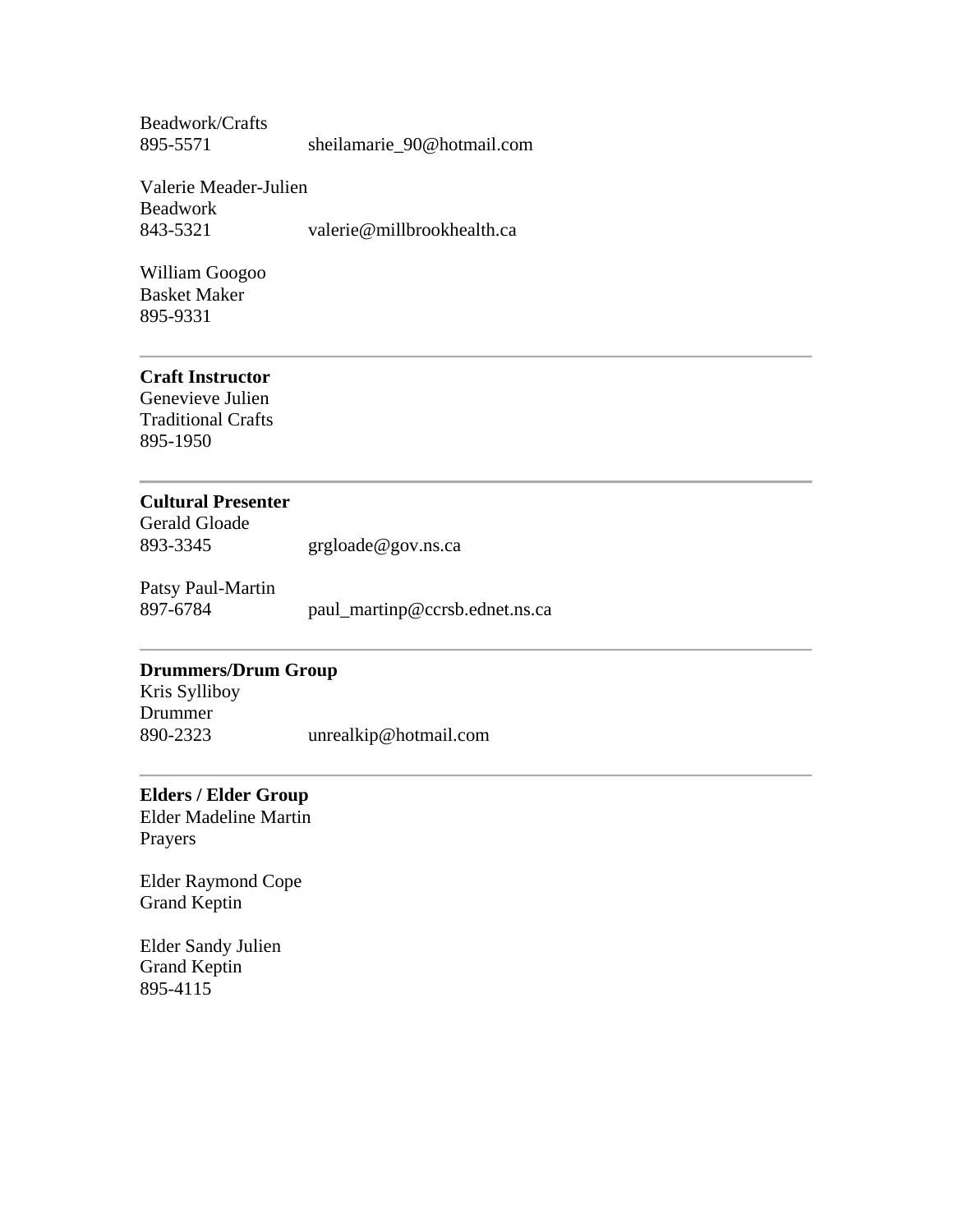#### **Film / Movies**

Cathy Martin Video Conference Recorder 852-3734 / 223-3143 mikmaq@ns.sympatioc.ca

#### **Grand Council**

Keith R. Julien Sr. Grand Keptin 893-5597 keith.julien@eastlink.ca

Sandy Julien Grand Keptin 895-4115

#### **Language / Translators**

Patsy Paul-Martin Linguist<br>897-6784 paul\_martinp@ccrsb.ednet.ns.ca

Sheila Johnson Sign-Language Interpreter 895-5571 sheilamarie\_90@hotmail.com

#### **Medicine Healers / Herbal Medicines**

Valerie Julian-Meader Medicine Stones 843-5321 valerie@millbrookhealth.ca

#### **Photography**

Sunshine Bernard 890-5665 sunshinebernard@eastlink.ca

#### **Powwow / Mawiomi Organizers**

Jane Abram Community Hall Events 893-9321

#### **Regalia**

Muriel Gloade Kids Ribbon Shirts 895-4380 corrinas@millbrookhealth.ca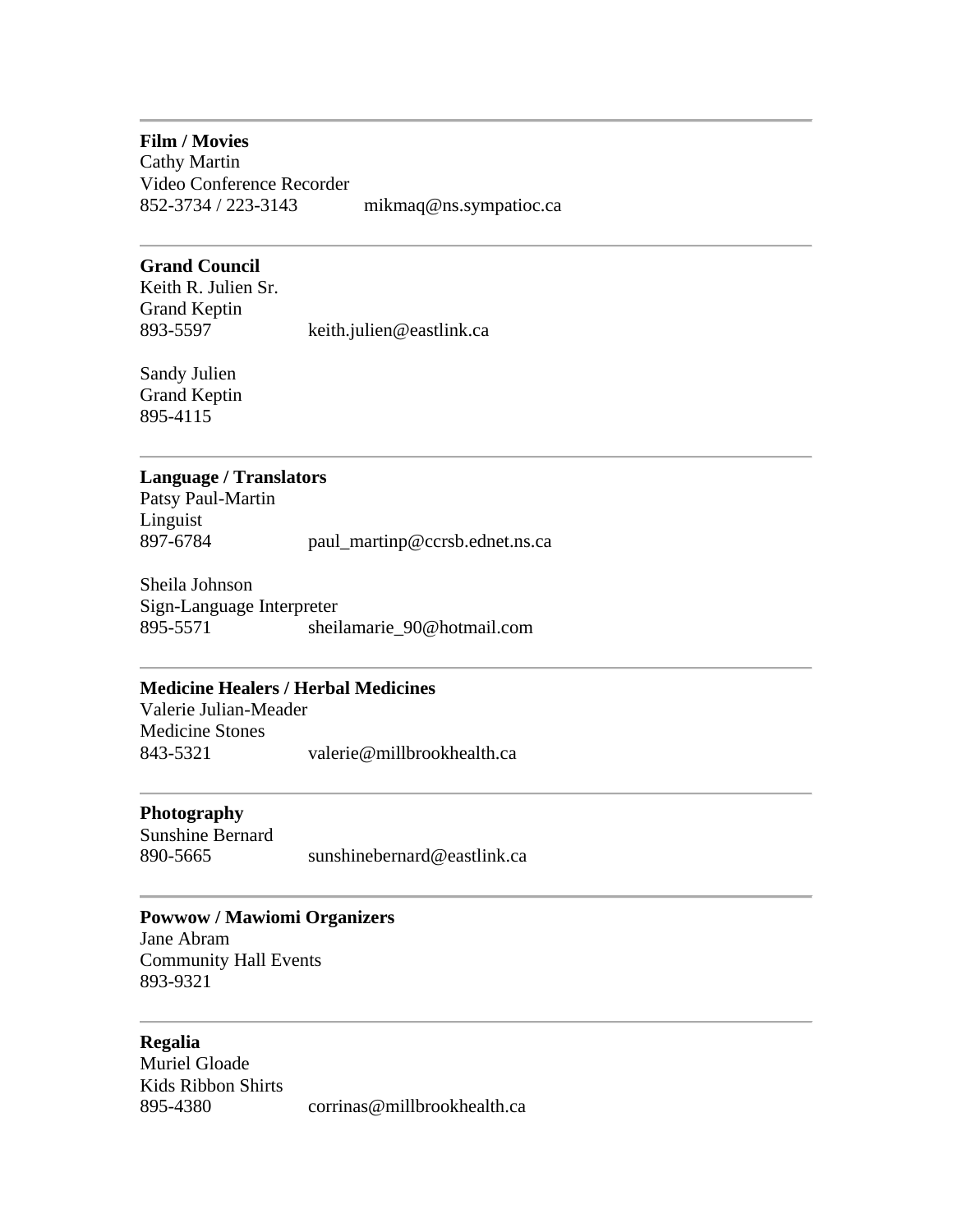**Story Tellers** Gerald Gloade

893-3345 grgloade@gov.ns.ca

**Traditional Trapper** Raymond Cope 843-6875

**Waltes Game** Tammy Bernard Waltes Counter 897-0883 tamber29@yahoo.com

# PAQ'TNKEK FIRST NATION, Nova Scotia

**Crafters**

Mary H. Pierro Beadwork 295-2757

#### **Dancers / Dance Groups**

Marissa Julian Fancy Shawl Child Jungle Dancer 386-2781

Rose Julian Dancer<br>386-2781

386-2781 r.julian@paqtjkek.ca

Trevor Gould Dancer 441-2805 / 386-2275 trevorg23@hotmail.com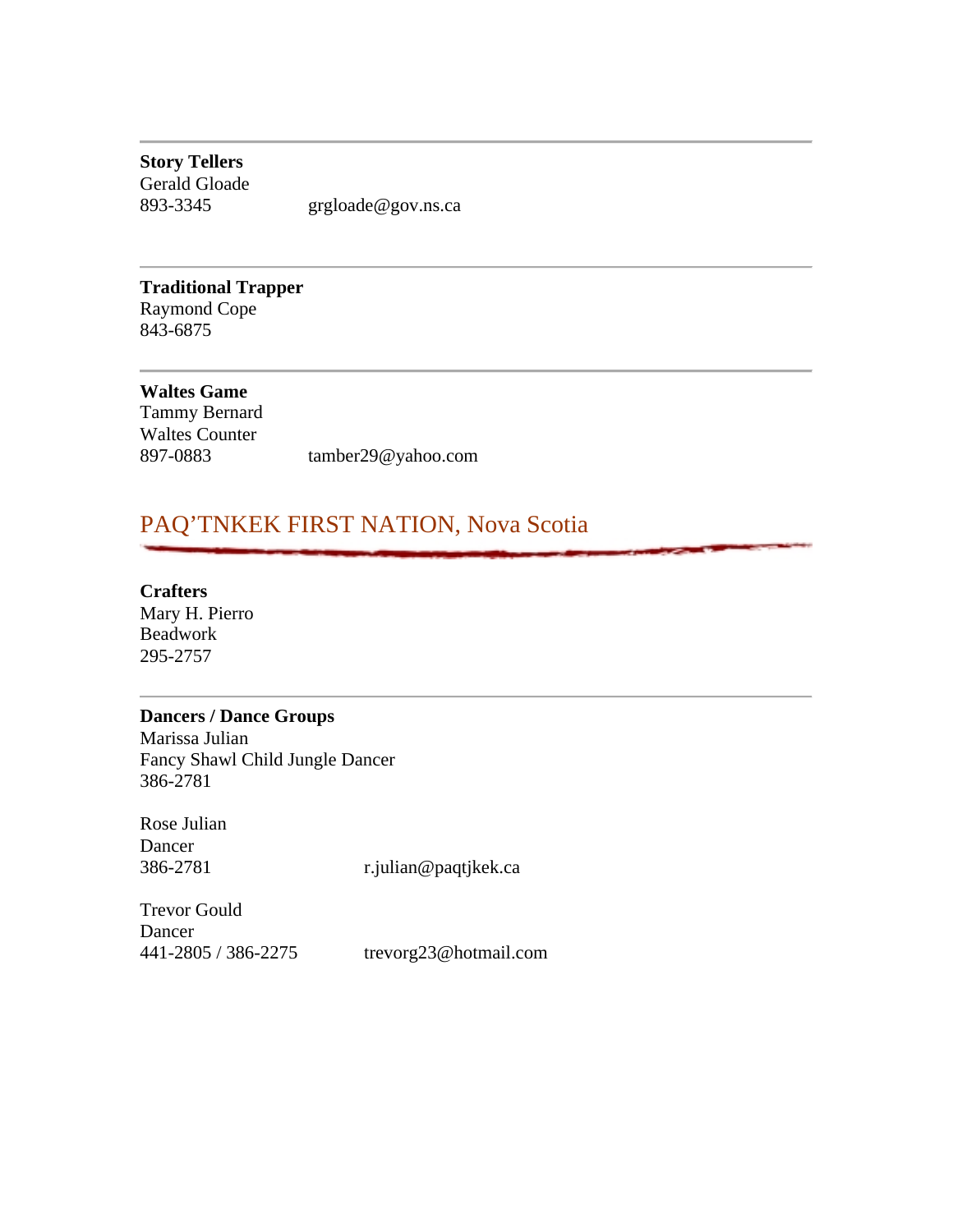### **Drummers / Drum Group**

Eastern Star Drum Group 441-2805 trevorg23@hotmail.com

Francis Julien Drummer

386-3000 francis\_j\_13@hotmail.com

#### **Regalia**

Mary H. Pierro 295-2757

# **Singers / Groups** Red Wolf Singers<br>386-2271 386-2271 derrickpaulette\_06@hotmail.com

# PICTOU LANDING FIRST NATION, Nova Scotia

**Ceremonial** Lawrence Herney Smudging/Pipe Keeper 752-7093 marsha\_902@hotmail.com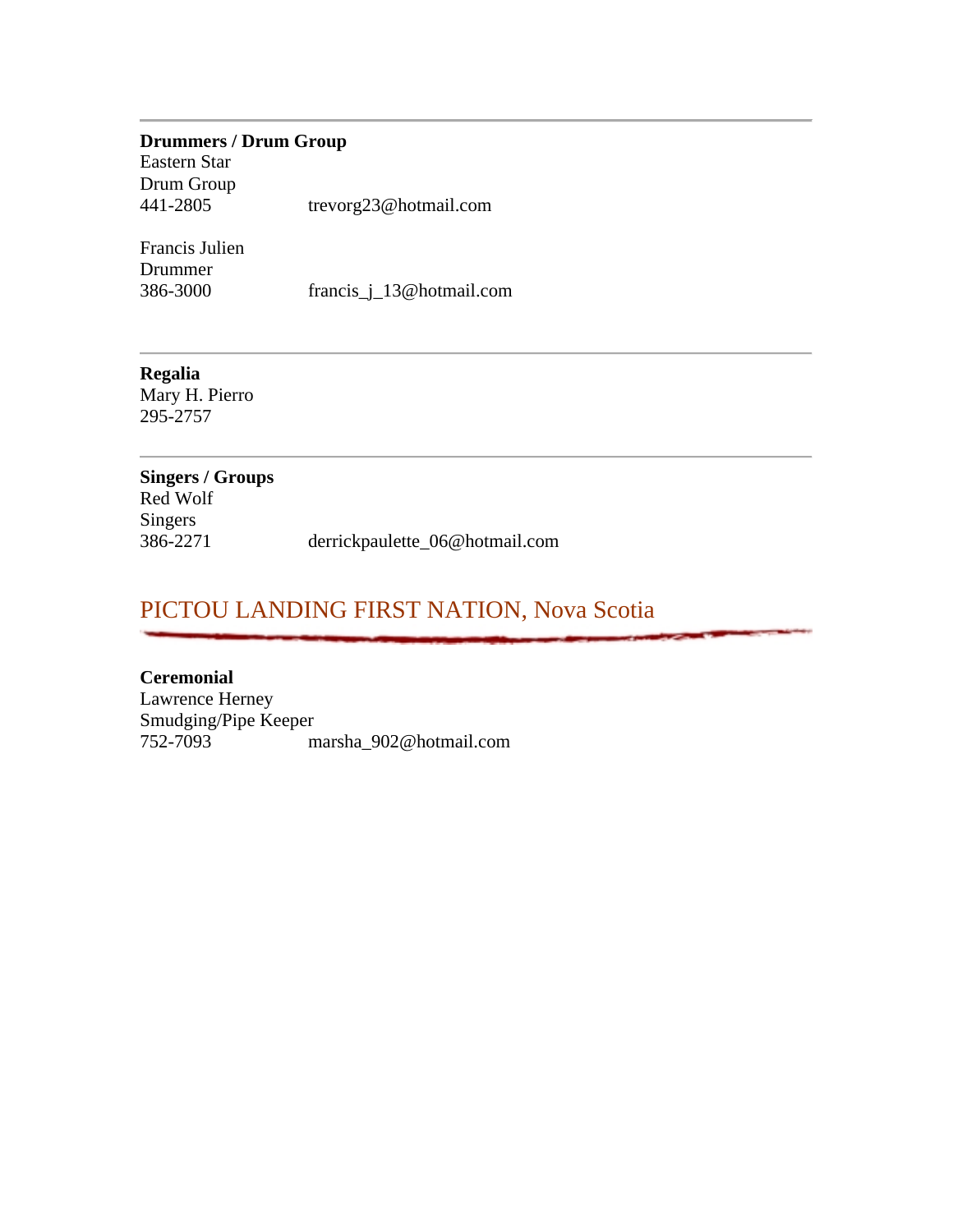# WAGMATCOOK FIRST NATION, Nova Scotia

#### **Crafters**

Cecilia Isadore Quilts/Leather/Beadwork 295-2999

Eunice Peck Quilts/Leather/Beadwork 295-2999

Geraldine Googoo Quilts/Leather/Beadwork 295-2999

Mary Cremo Antlers/Beadwork/Leather/Purses 295-1407

Mary Margaret Isadore Quilts/Leather/Beadwork 295-2999

#### **Cultural Presenter**

Craig Pierro 295-2999 craigpierro70@hotmail.com

Sylvia Googoo Ceremonial Teachings/Workshops on Drum/Shawl/Quilts/Medicine Wheels 295-1824 sylviagoogoo@hotmail.com

#### **Cultural & Heritage Centers**

Wagmatcook Centre Coordinator - Craig Pierro 295-2999 craigpierro70@hotmail.com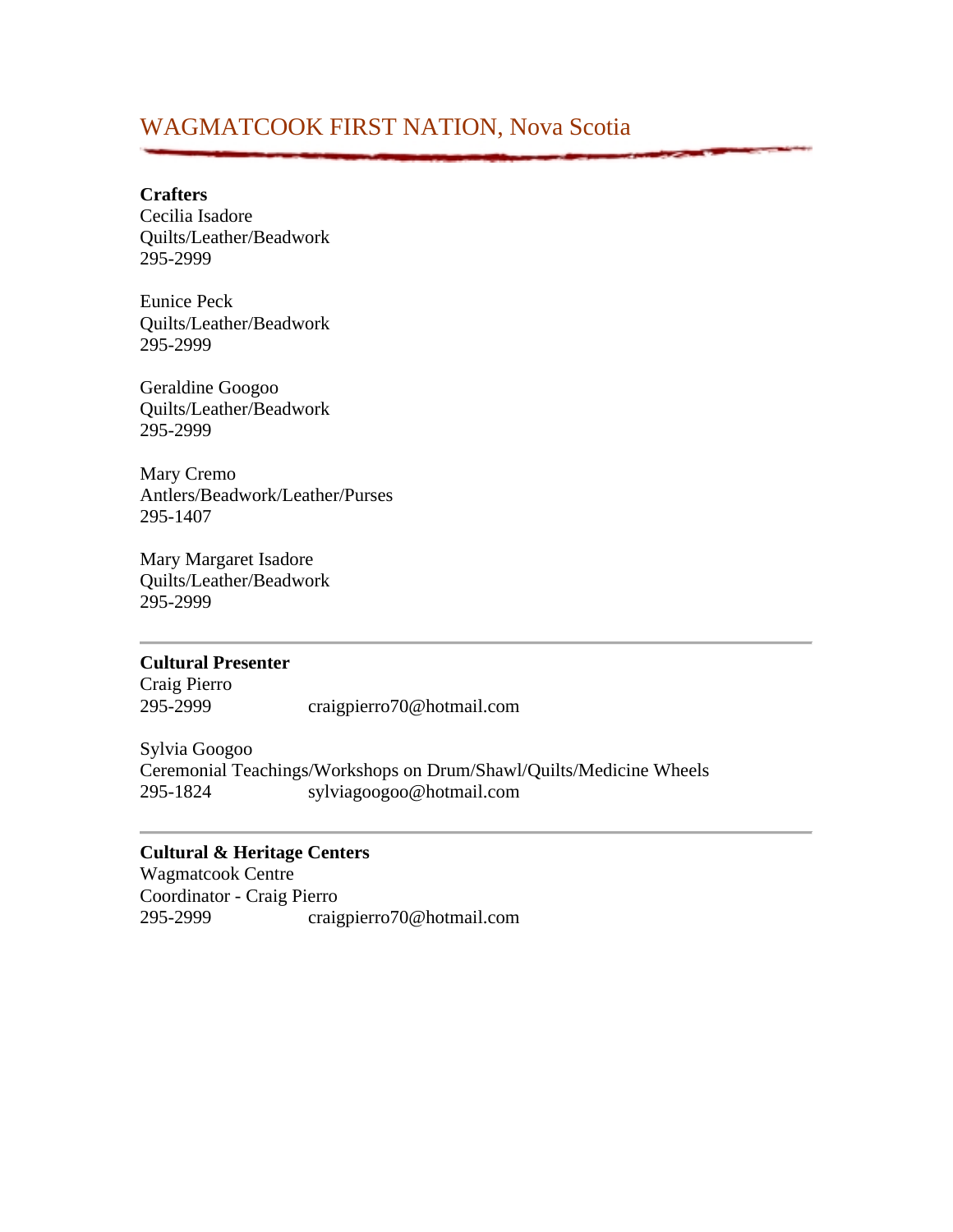# WAYCOBAH FIRST NATION, Nova Scotia

# **Cooks / Caterers**

Mary Ellen Gould Catering 756-2739

#### **Crafters**

Glenda Googoo Leather/Beadwork/Wooden Flowers 756-2672

Lilly Googoo Leather/Beadwork/Wooden Flowers 756-9013

Sondra Bernard Leather/Beadwork/Wooden Flowers 756-3049

Vivvy Googoo Leather/Beadwork/Wooden Flowers 756-9013

### **Regalia**

Lilly Googoo 756-9013

Sondra Bernard 756-3049

Vivvy Googoo 756-9013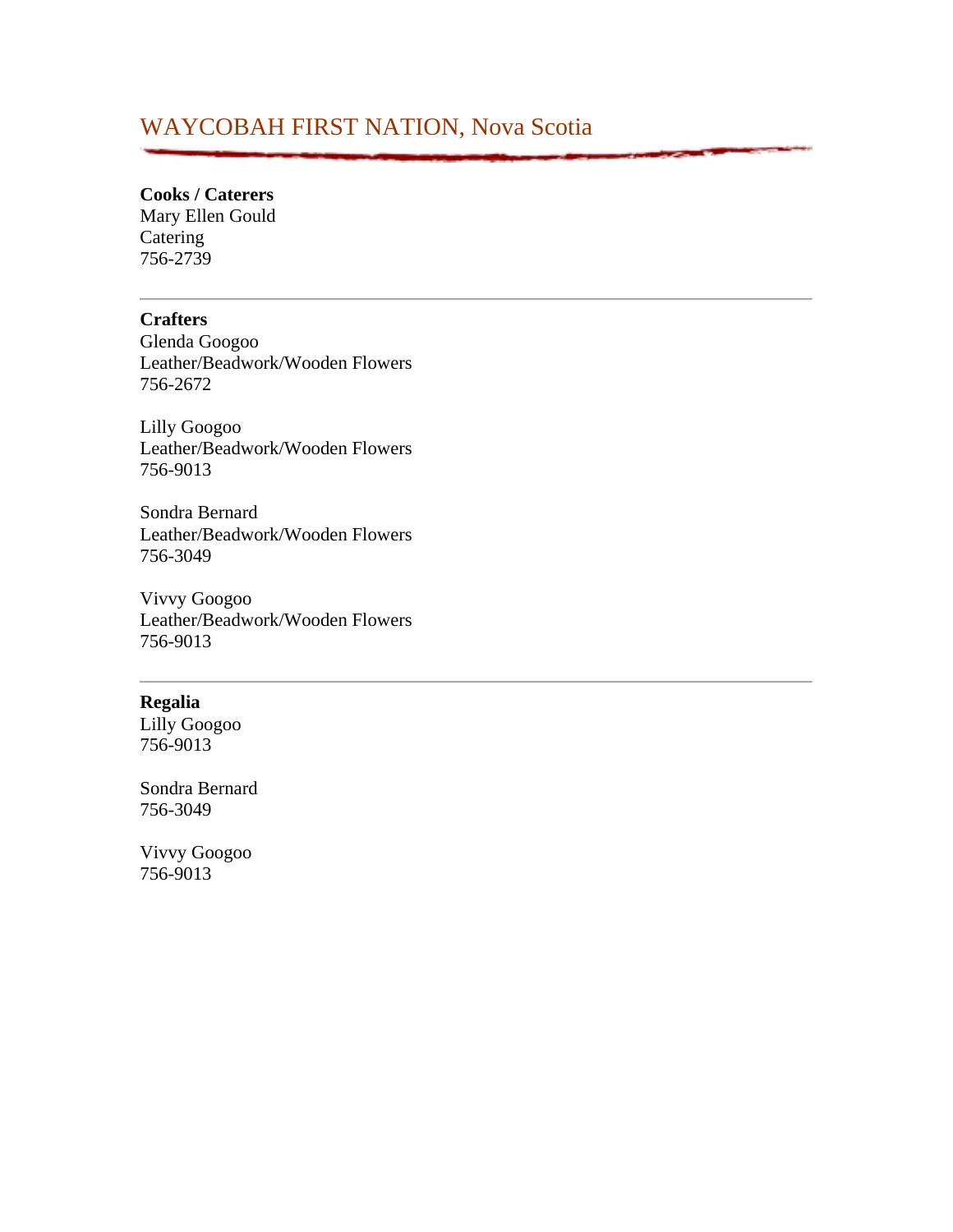# **NEW BRUNSWICK BANDS**

# BURNT CHURCH FIRST NATION, New Brunswick

#### **Facilitator**

Leo Bartibogue

776-1244 leob60@nb.aibn.ca

# **Film /Movies**

John Paul

Play Writer john2112@hotmail.com

# ELSIPOGTOG FIRST NATION, New Brunswick

## **Ceremonial Leaders**

Eugene Augustine Sweat Lodge/Pipe Carrier 523-4028 marie\_jjulian@hotmail.com

#### **Dancers / Dance Groups**

Patrick Augustine Dancer 523-8006 paugustine@upei.ca

# **Medicine Healers / Herbal Medicines**

Eugene Augustine 523-4028 marie\_jjulian@hotmail.com

### **Singers / Groups**

Blue Stone Singers 523-5263 randyaugustine\_1@hotmail.com

#### **Story Tellers**

Eugene Augustine 523-4028 marie\_jjulian@hotmail.com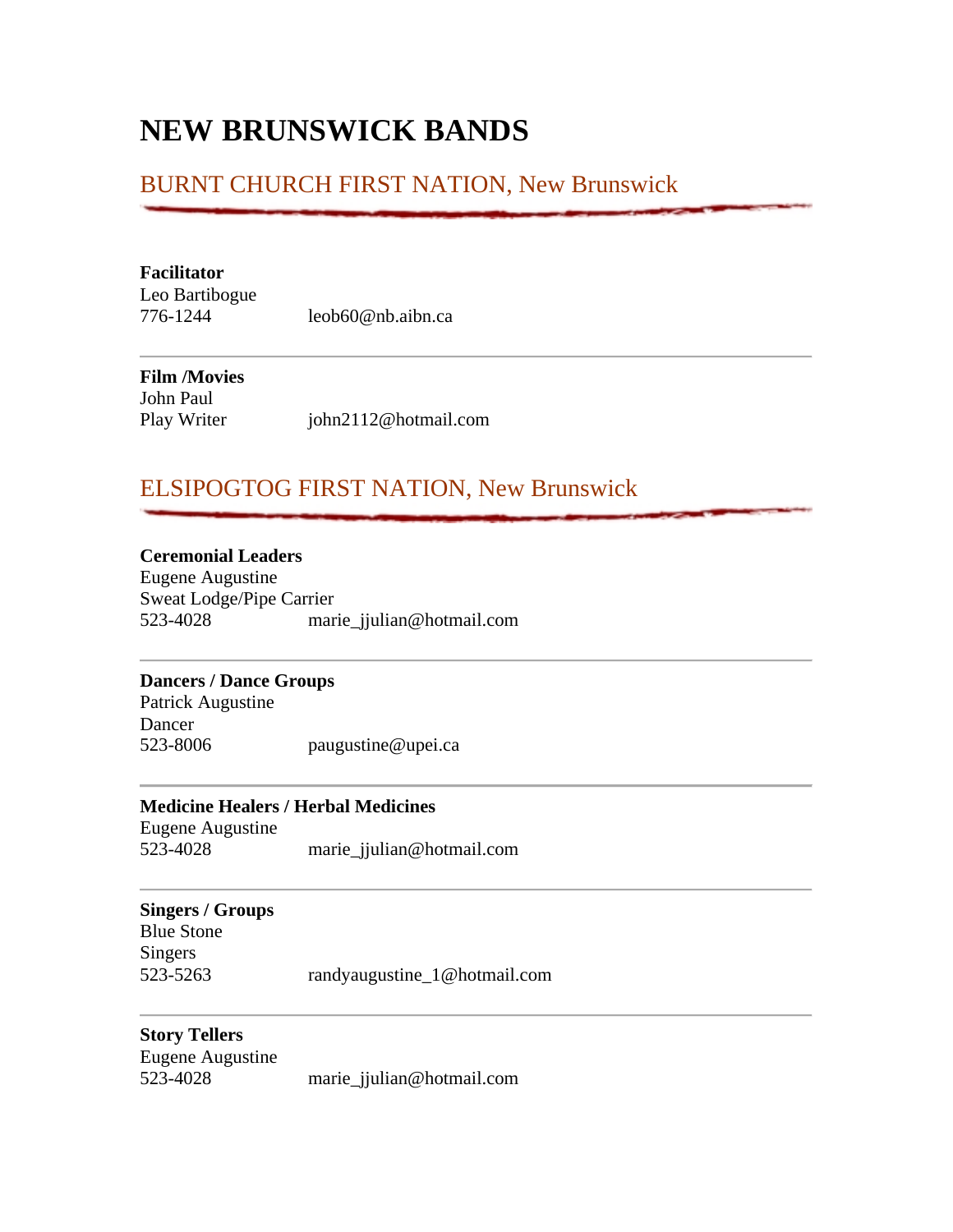# INDIAN ISLAND FIRST NATION, New Brunswick

### **Dancers / Dance Groups**

Ashley Sanipass Jingle Dress Dancer<br>524-9843 524-9843 asanipass@hotmail.com

Ingrid Brooks Jingle Dress Dancer 523-5152 ingrid\_brooks@hotmail.com

# **Drummers / Drum Group**

Spirit of the Dawn Drum Group 553-8793 n8v\_songwriter@yahoo.com

#### **Singers / Groups**

Robert (Bert) Polchies Singer/Song Writer<br>553-8793 553-8793 n8v\_songwriter@yahoo.com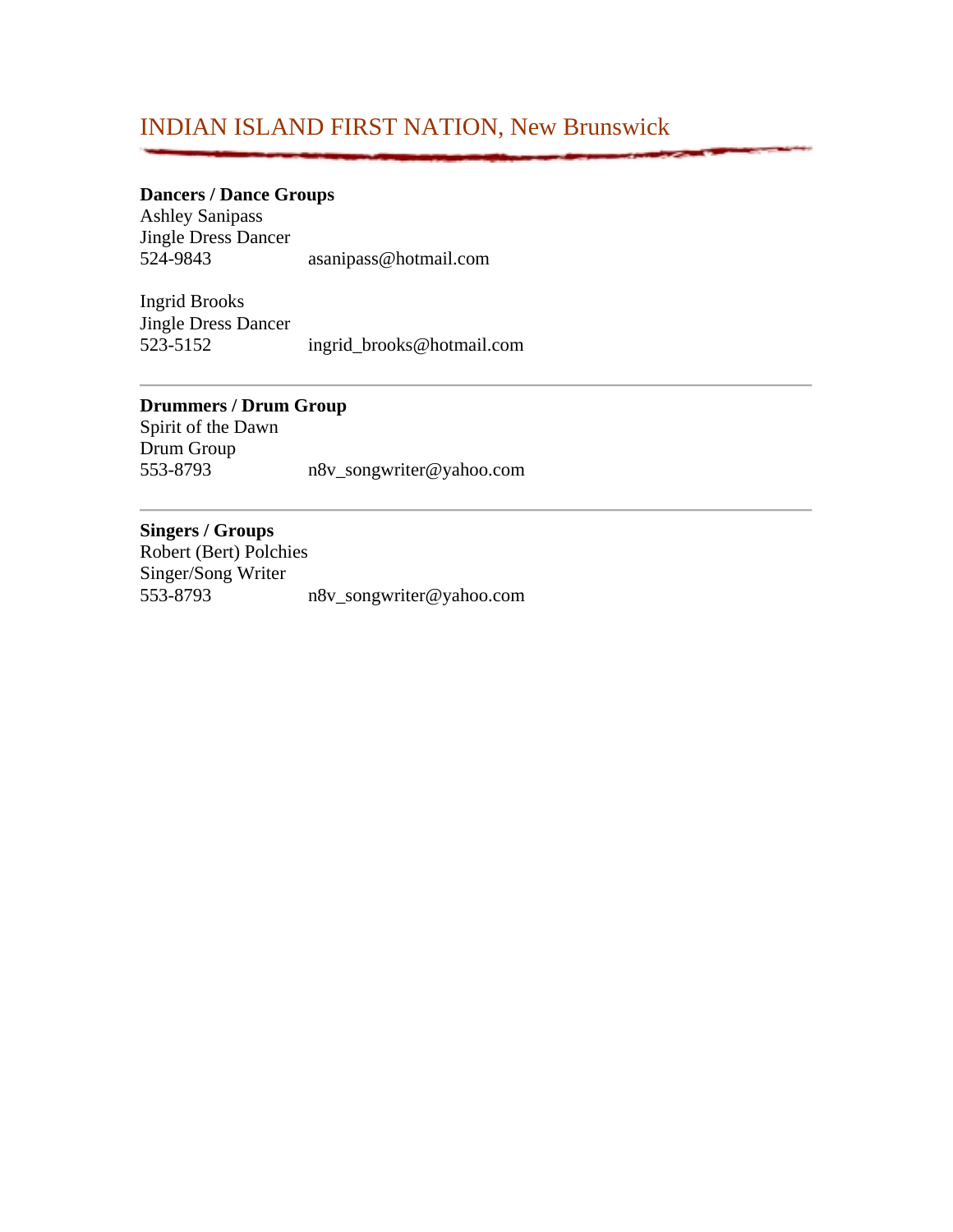# **PRINCE EDWARD ISLAND**

LENNOX ISLAND FIRST NATION, Prince Edward Island

**Dancers / Dance Groups** Samantha Lewis Fancy Shawl Dancer

449-8598